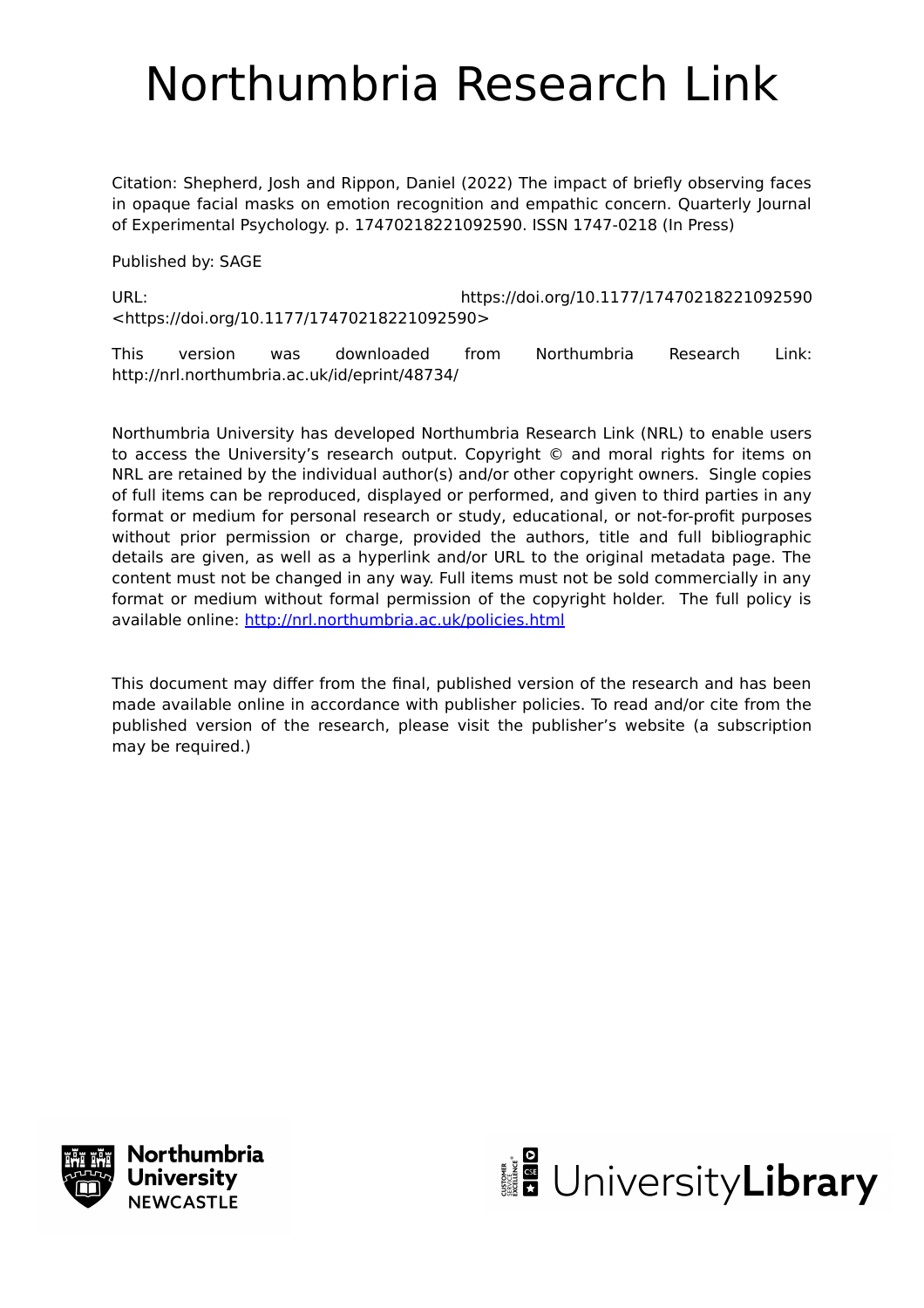## **The impact of briefly observing faces in opaque facial masks on emotion recognition and empathic concern**



### **Josh Liam Shepherd and Daniel Rippon**

#### **Abstract**

Since the outbreak of SARS-CoV-2 in 2019, there have been global public health initiatives that have advocated for the community use of face masks to reduce spread of the virus. Although the community use of facial coverings has been deemed essential for public health, there have been calls for enquiries to ascertain how face masks may impact non-verbal methods of communication. This study aimed to ascertain how the brief observations of faces in opaque facial coverings could impact facial emotion recognition. It was also an aim to ascertain if there was an association between the levels of empathic concern and facial emotion recognition when viewing masked faces. An opportunity sample of 199 participants, who resided in the United Kingdom, were randomly assigned to briefly observe either masked (*n*=102) or unmasked (*n*=97) faces. Participants in both conditions were required to view a series of facial expressions, from the Radboud Faces Database, with models conveying the emotional states of anger, disgust, fear, happiness, sadness, and surprised. Each face was presented to participants for a period of 250ms in the masked and unmasked conditions. A 6 (emotion type) x 2 (masked/unmasked condition) mixed ANOVA revealed that viewing masked faces significantly reduced facial emotion recognition of disgust, fear, happiness, sadness, and surprised. However, there were no differences in the success rate of recognising the emotional state of anger between the masked and unmasked conditions. Furthermore, higher levels of empathic concern were associated with greater success in facially recognising the emotional state of disgust. The results of this study suggest that significant reductions in emotion recognition, when viewing faces in opaque masks, can still be observed when people are exposed to facial stimuli for a brief period of time.

#### **Keywords**

Emotion recognition; facial expression; non-verbal communication; facial emotion recognition; face masks

Received: 24 June 2021; revised: 11 February 2022; accepted: 16 February 2022

#### **Introduction**

In 2020, the World Health Organisation (2020) published guidelines on the recommended community use of face masks as part of a public health strategy to limit the spread of SARS-CoV-2. The correct application of surgical masks, N95 masks, and cotton masks, covering the mouth and nose, have shown to be effective in providing some protection against droplet and airborne spread of SARS-CoV-2 (Ueki et al., 2020). Furthermore, widespread community use of face masks in public settings can be effective in reducing the spread of SARS-CoV-2 (Lyu & Wehby, 2020). Thus, the essential requirement to implement public health strategies that aim to mitigate the spread of SARS-CoV-2 has seen an increased use of face masks in public settings. Although facial coverings have been

deemed essential for public health, there has been some enquiry on how the use of opaque face masks could impact non-verbal means of communication in community settings due to their occlusion of face regions that contribute to the holistic facial expression of emotions (Campagne, 2021). Therefore, the observation of facial expressions that convey particular emotional states can be an important

Faculty of Health and Life Sciences, Northumbria University, Newcastle Upon Tyne, UK

#### **Corresponding author:**

Daniel Rippon, Faculty of Health and Life Sciences, Northumbria University, Northumberland Building, Newcastle Upon Tyne NE1 8ST, UK.

Email: [daniel.rippon@northumbria.ac.uk](mailto:daniel.rippon@northumbria.ac.uk)

Quarterly Journal of Experimental Psychology 1–15 © Experimental Psychology Society 2022  $\circ$   $\circ$ Article reuse guidelines: [sagepub.com/journals-permissions](https://uk.sagepub.com/en-gb/journals-permissions) DOI: 10.1177/17470218221092590 [qjep.sagepub.com](http://qjep.sagepub.com)

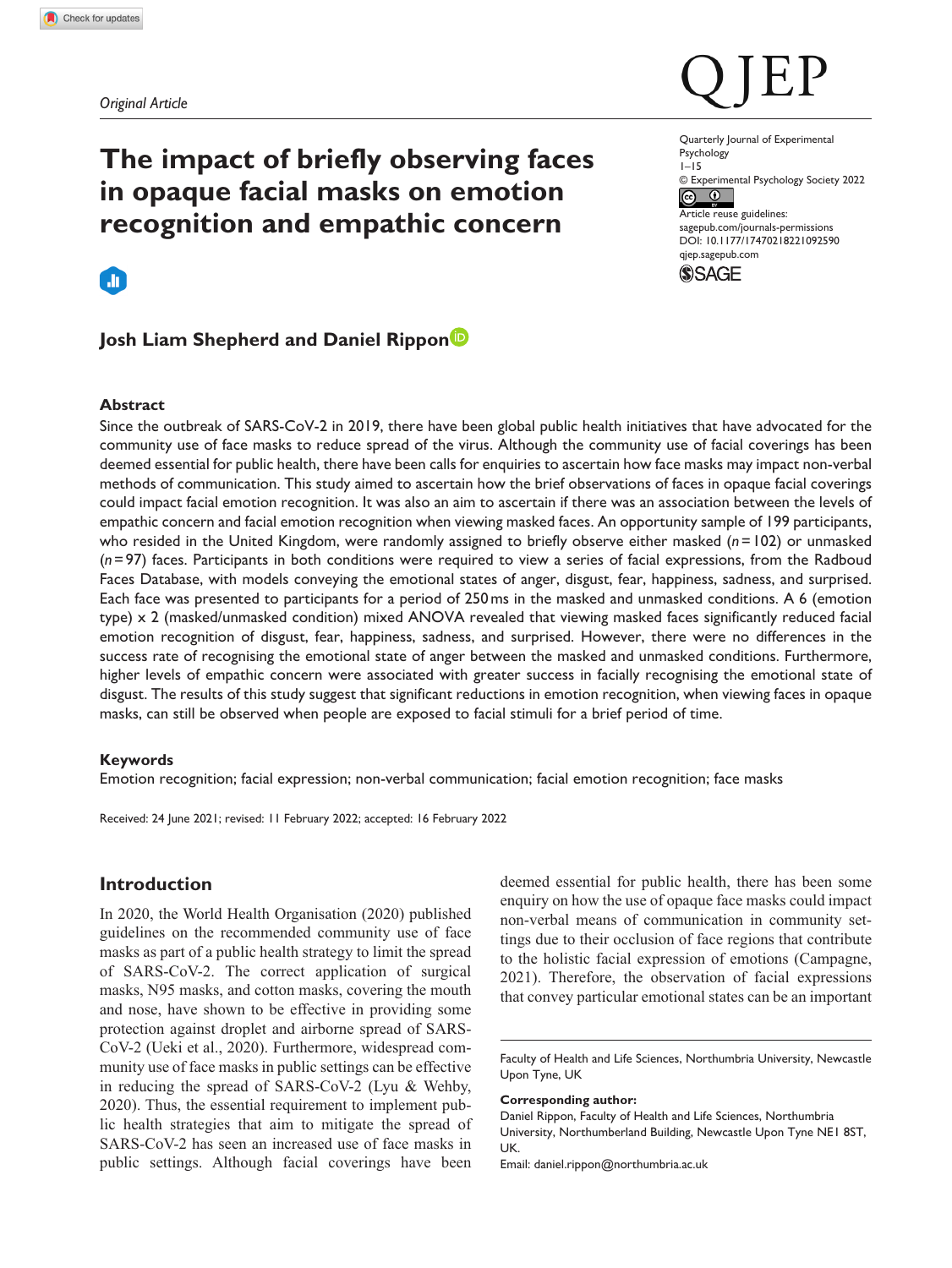facet in ensuring cohesive interpersonal communications and social interactions (Phutela, 2015). Previous studies, which have investigated how face masks may affect the ability to facially recognise emotional states, typically present participants with facial stimuli in which the mouth and nose areas are occluded but the eye region remains unobscured (Carbon, 2020; Grundmann et al., 2021). It has been posited that people may still be able to recognise mental states in others through observation of the eye region alone, which is often unobscured when wearing surgical-type face masks (Carragher & Hancock, 2020). The Reading the Mind in the Eyes test (Baron-Cohen et al., 2001) was developed to assess peoples' ability to correctly assign mental states and feelings to others through the sole observation of the eye region. The Reading the Mind in the Eyes test has been used to illustrate that people can identify complex mental states in others, through observation of the eye region alone, with a level of accuracy that is greater than chance (Schmidtmann et al., 2020). This would suggest that people may be able to facially recognise emotions in others when viewing faces in which facial coverings leave the eye region unobscured. Therefore, there is a need to address the uncertainty concerning the extent to which observing faces in opaque facial masks may influence the ability to facially recognise the emotional states of others.

Ekman's (1992) *Discrete Emotion Assumption* posits that humans have the capacity to non-verbally express six key universal emotional states via facial expressions; 1) happiness, 2) sadness, 3) anger, 4) disgust, 5) surprise and 6) fear (Ekman, 2004; Ekman & Friesen, 1971). Ekman and Friesen (1978) coined the term *Facial Action Coding System* when describing the process of how shifts in the muscular and structural compositions of facial features can be used to express particular emotional states in a nonverbal manner. For example, the zygomaticus major muscle, responsible for the superiorly and posteriorly contracting of the facial cheeks, has been linked with the smile expression and the communication of happiness (Beaudry et al., 2014; Dimberg & Petterson, 2000; Eisenbarth & Alpers, 2011). The medial contraction of the corrugator supercilii muscle between the eyebrows elicits a frown and has been associated with the expression of anger (Heckmann et al., 2003; Tipples et al., 2002). Typically, the upper facial features around the eyes have been associated with the presentation of sadness, fear, and anger, whereas happiness and disgust are communicated with the lower section of the face around the mouth area (Wegrzyn et al., 2017). This would suggest that facial masks that cover the lower section of the face may hinder the recognition of particular emotional states such as happiness and disgust.

There are theoretical viewpoints that could provide explanations on how the occlusion of particular areas of the face may impact the cognitive processes required for

facial recognition of emotional states. Maurer et al. (2002) theory on configural face processing illustrates how humans process the first-order relations of faces or the arrangement of internal facial features (for example, two eyes above the nose and a mouth below the nose). Humans also process the second-order spatial relationships between the facial features, which is an assessment of how far apart the eyes, nose, and mouth are. This enables humans to process faces in a holistic or gestalt manner so that the features and composition of the face can be interpreted as a whole for facial coding and recognition of emotional states (Farah et al., 1938; Guo, 2012; Vaidya et al., 2014; Young et al., 2013). During facial coding, humans assess the shape, colour, and depth of individual features to recognise particular emotional states (Drummond, 2017). For example, lowered eyebrows can be recognised as the presentation of anger (Wegrzyn et al., 2017). It has been posited that any impediment to first order, second order or holistic processing of faces could inhibit the process of facial emotion recognition (Bombari et al., 2013; Calder et al., 2000). Thus, masks may cover features of the face that are necessary for the cognitive processes that underpin facial coding and recognition of emotional states.

An evolutionary perspective has posited that the ability to facially recognise emotional states can elicit adaptive behavioural responses within the observer to ensure survival and avoidance of endangerment (Ekman, 1997). For example, the ability to facially recognise the emotion of anger could elicit a prompt behavioural response of disengaging from or evading potentially aggressive acts from others (Fox et al., 2002). It has been observed that different emotional expressions can determine the type of behavioural response exhibited by observers. For example, the facial recognition of anger may prompt an avoidant response, whereas recognising the facial expression of fear can elicit observers to approach or help others who present as being fearful (Marsh et al., 2005). This is salient with Van Kleef's (2009) Emotion as Social Information Model (EASI), which posits that facial expressions can be used as non-verbal signals of emotional states that can provide information to and influence the behavioural responses of observers. Thus, the ability to recognise facial emotions can be integral in ensuring cohesive social interactions with others within various settings. For example, within settings such as banks, it has been observed that employees who facially express a smile can elicit positive affect within customers and enhance the customer service experience (Pugh, 2001). Recognising facial expressions of emotion has also been identified as a key communication skill for frontline health care staff in developing and maintaining therapeutic relationships with patients (Roter et al., 2006). However, in response to the COVID-19 pandemic, there have been public health strategies that have mandated the communal use of masks within various indoor settings, such as in hospitality, health care services, and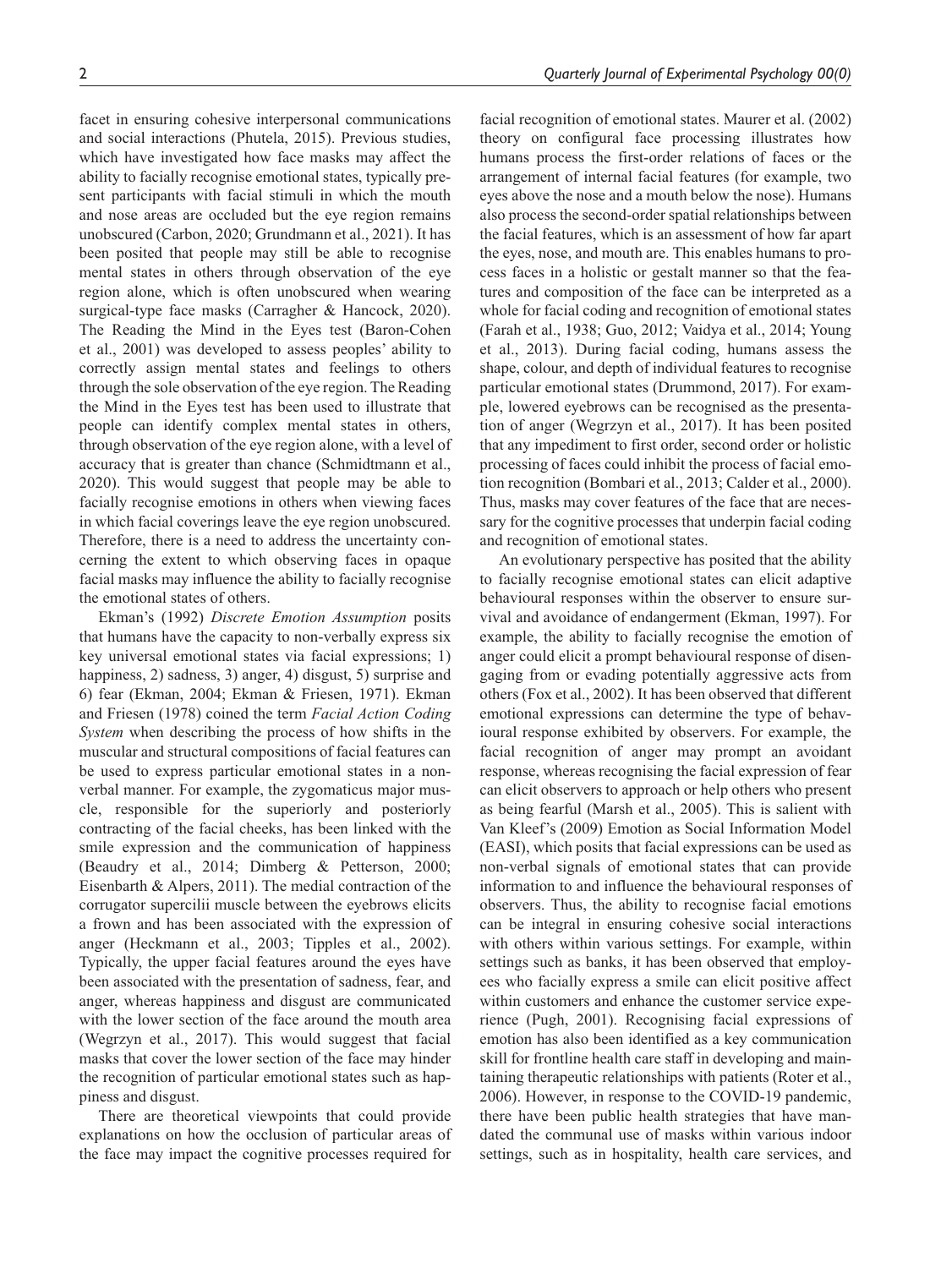public transport (Allison et al., 2021). Thus, given that, the ability to recognise the emotional states of others can be important in eliciting appropriate behavioural responses that may ensure safety and also facilitate cohesive social interactions, it is necessary to ascertain how masks may influence the accuracy in facially recognising emotions.

There have been some notable investigations on how the use of facial coverings may influence people's ability to recognise the emotional states of others. Research conducted by Carbon (2020) utilised the MPI FACE battery to illustrate how the application of surgical masks to facial stimuli can significantly reduce the recognition of anger, disgust, happiness, and sadness. Furthermore, it was observed that viewing masked faces could lead to misinterpretations of emotional states. For example, the emotion of disgust was observed to be misidentified as anger. These findings converge with Grundmann et al. (2021) who also observed that presenting faces in surgical masks can significantly reduce facial emotion recognition. However, within the study conducted by Carbon (2020), participants were not provided a stipulated time limit when viewing the masked and unmasked facial stimuli. In the study conducted by Grundmann et al. (2021), participants viewed the facial stimuli for a 2s period. Given the recent increase in the global use of face masks to reduce transmission of SARS-CoV-2 (World Health Organisation, 2020), it could be argued that the number of brief interactions or observations of masked faces within community settings have also increased. The process of facial coding and correctly recognising an emotional state can occur rapidly within 120– 170ms (Kawasaki et al., 2001). Attention and eye gaze can also be involuntarily drawn towards the expression of emotions within 160–250ms of being exposed to facial stimuli (Wronka & Walentowska, 2011). Microexpressions, which are involuntary facial movements that communicate an emotional state within a rapid period of time, can also last as briefly as 250ms (Yan et al., 2014). Facial micro-expressions of emotional states can occur and inform non-verbal interactions within various community settings. For example, within University settings, it has been observed that undergraduate students can communicate micro-expressions of being sad when viewing scenes of a film where actors are portraying the emotional state of sadness (Grobova et al., 2017). It has also been posited that the recognition of micro-expressions can be integral for health care professionals in their interactions with and assessments of patients who may be attempting to conceal true emotional states (Ekman & Yamey, 2004). Therefore, it is of interest to ascertain if significant differences in emotion recognition, between viewing masked and unmasked faces, are still observed when presented with facial stimuli for a brief 250ms period.

Social factors that are associated with particular type of facial masks have also previously been seen to influence facial emotion recognition, which suggests that the type of

face covering can impede emotion recognition. For example, Kret and De Gelder (2012) observed that Caucasian participants assign lower levels of happiness to faces obscured by a niqab, occluding the nose and mouth area, than faces presented in a fleece cap and knitted scarf where only the eye region was visible. This would suggest that social factors may have influenced how participants perceived the emotions that were being facially expressed when viewing faces obscured by a niqab. Thus, people may assign emotions to others based on social biases attached to particular face coverings. With this in mind, and in the context of the COVID-19 pandemic, people who have engaged with the communal use of face masks have been associated with prosocial attributes such as being altruistic (Cheng et al., 2020; Garber & Vinetz, 2021). In particular, the use of face masks have been associated with higher levels of altruism in frontline health care staff who voluntarily wore facial coverings as means to protect others from the spread of SARS-CoV-2 (Asri et al., 2021). Empathy towards others who are vulnerable to the symptoms of COVID-19 has also been associated with the communal use of face masks (Pfattheicher et al., 2020). However, it is unclear as to whether the process of simply viewing others wearing face masks, during the time of the COVID-19 pandemic, can elicit or encourage particular characteristics such as being empathic towards others.

Empathy has been acknowledged as an important construct in facilitating the rapid recognition of facial emotional states (Martin et al., 1996). Empathy is a construct that refers to the capacity to recognise and mutually share the emotional states as experienced by others (Bonini & Ferrari, 2011; Lieberman, 2007). Atkinson (2007) coined the term *perceptually mediated empathy* to describe the interconnection between the bottom-up processing of facial expressions and the top-down processes of recalling symbolic emotion knowledge. Bottom-up processes refers to the processing of incoming facial stimuli. Whereas topdown processing of facial stimuli refers to the process of utilising schemas or prior knowledge to interpret and facially recognise emotions in others (McRae et al., 2012). The processing of face stimuli has been posited as enabling humans to match the geometric characteristics of facial expressions with emotional schemas. Empathic concern has been identified as a particular facet of empathy that has been associated with the process of facial emotion recognition. Empathic concern has been defined as the process of experiencing compassion and concern for others who appear to be in distress (Stocks et al., 2009). People who score highly on empathic concern, as measured using the Interpersonal Reactivity Index (Davis, 1983), have shown to have greater success rates in recognising negative emotional states, such as anger, fear, sadness, and disgust, when viewing unmasked faces (Israelashvili et al., 2020). Higher levels of self-reported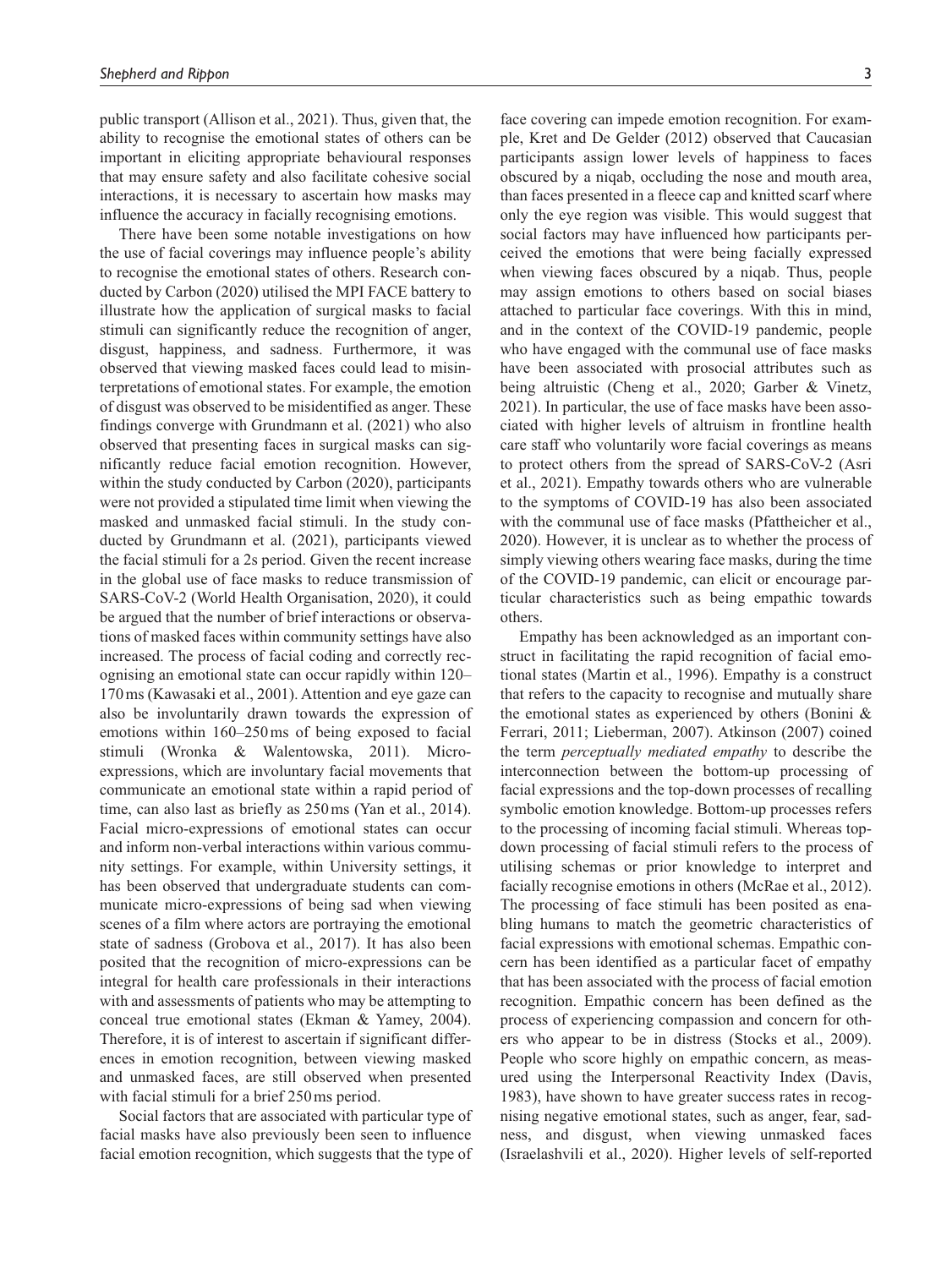empathy have also been positively associated with the accuracy of facially recognising disgust in others during lab-based scenarios of being exposed to unpleasant smells that elicit the "disgust face" of wrinkled nose and squinted eyes (Fischer et al., 2012). However, it is unclear as to whether there are any associations between levels of empathic concern and emotion recognition when viewing faces that are obscured by facial masks. Thus, it is of interest to ascertain how viewing masked faces may impact levels of empathic concern and capacity to facially recognise the emotional states of others.

It must be acknowledged that at the time of data collection for this study, the community use of face masks within indoor settings, such as public transport and shops, was deemed an essential requirement to mitigate the spread of SARS-Cov-2 and ensure public health (World Health Organisation, 2020). With the necessary and increased use of face masks in public settings, there is a need to ascertain how covering facial features may impact interpersonal communication (Campagne, 2021). This study aimed to use an experimental design to assess how brief observations of faces in opaque facial masks could influence the recognition of all six emotional states as stipulated in Ekman's (2004) Discrete Emotion Assumption. As utilised by Grundmann et al. (2021), this study used an independent groups' design to assess the accuracy of emotion recognition between participants who viewed masked faces and those who were presented with unmasked facial stimuli. Furthermore, this study also aimed to ascertain if there were any associations between accuracy in emotion recognition and empathic concern. Therefore, the first hypothesis for this study was that observing faces in masks would significantly reduce emotion recognition for the emotional states of anger, disgust, fear, happiness, sadness, and surprised. This study also aimed to extend the findings of Israelashvili et al. (2020) who observed that people who score highly on empathic concern exhibit greater success rates in facially recognising the emotional states of anger, disgust, fear, and sadness. Thus, this study aimed to investigate if observing masked facial stimuli would elicit higher levels of empathic concern than viewing unmasked faces. Therefore, the second hypothesis was exploratory and posited that participants who viewed masked facial stimuli would self-report higher levels of empathic concern than those who view unmasked faces. Furthermore, it was also an aim to ascertain if higher levels of empathic concern were associated with greater recognition of anger, disgust, fear, and sadness when viewing masked facial stimuli. Thus, the third hypothesis was that positive associations between emotion recognition and empathic concern would be observed when viewing masked facial stimuli.

#### **Method**

#### *Participants*

An a priori G\*power analysis indicated that *N*=196 participants (*n*=98 per group masked/unmasked) would ensure 80% power in accordance with an alpha level of .05 and medium effect size,  $f^2(V) = 0.0625$ , (Faul et al., 2009). The inclusion criteria consisted of adults aged 18years or over who resided in the United Kingdom at the time of data collection. The exclusion criteria composed of any individuals with impaired vision, although participants who wore contact lenses or glasses to correct their vision were eligible to take part in this study.

Recruitment adverts were posted on the social media site of LinkedIn and participants were also recruited via the online platform of Surveyswap<https://surveyswap.io/>, which enables mutual participation in approved research. Recruitment of participants commenced on 16 December 2020 and ceased 26 January 2021, which was a period of time where the community use of face masks was mandated in the United Kingdom within indoor settings, such as shops and public transport, unless medically exempt. The communal use of face masks in outdoor spaces, where physical distancing could be adhered to, was not mandated in the United Kingdom during the stipulated time period of data collection. The study was conducted online and programmed using Qualtrics. Initially, 244 eligible participants were recorded as having accessed the online link to the study. However, data from 39 participants were removed due to incomplete responses, which is reflective of attrition rates for online studies (Reips, 2002). Thus, this study comprised 199 participants (mean age=37.44, *SD*=6.36, range 18–73) who fully completed their participation in the study. Of the 102 participants who were randomly allocated to the condition where all facial stimuli were presented in a mask, *n*=39 were male (mean age=43.51, *SD*=16.90, range 20–69) and *n*=63 were female (mean age=32.10, *SD*=13.93, range 19–68). Of the 97 participants who were randomly allocated to the condition where all facial stimuli were presented with no mask, *n*=39 were male (mean age=43.72, *SD*=16.78, range 20–66) and  $n=58$  were female (mean age=34.93, *SD*=15.83, range 18–73).

#### *Materials*

*The Radboud database of facial stimuli.* The model stimuli were obtained from Langner et al.'s (2010) Radboud Faces Database which originally contained frontal static faces of 57 adult models who facially expressed each of Ekman's (2004) six key emotions: anger, disgust, happiness, fear, sadness, and surprised. Twelve of these models from the database were used (4 female Caucasians, aged ~18–40; 4 male Caucasians, aged 20–45 and 4 male Moroccans, aged 20–50). Thus, 72 images were utilised in this study, in which 12 models facially expressed each of the six emotional states. One hundred and forty-four uncropped images were used in total (72x masked faces and 72 unmasked faces).

The Radboud Faces Database package has previously been used to investigate emotion recognition (Atkinson &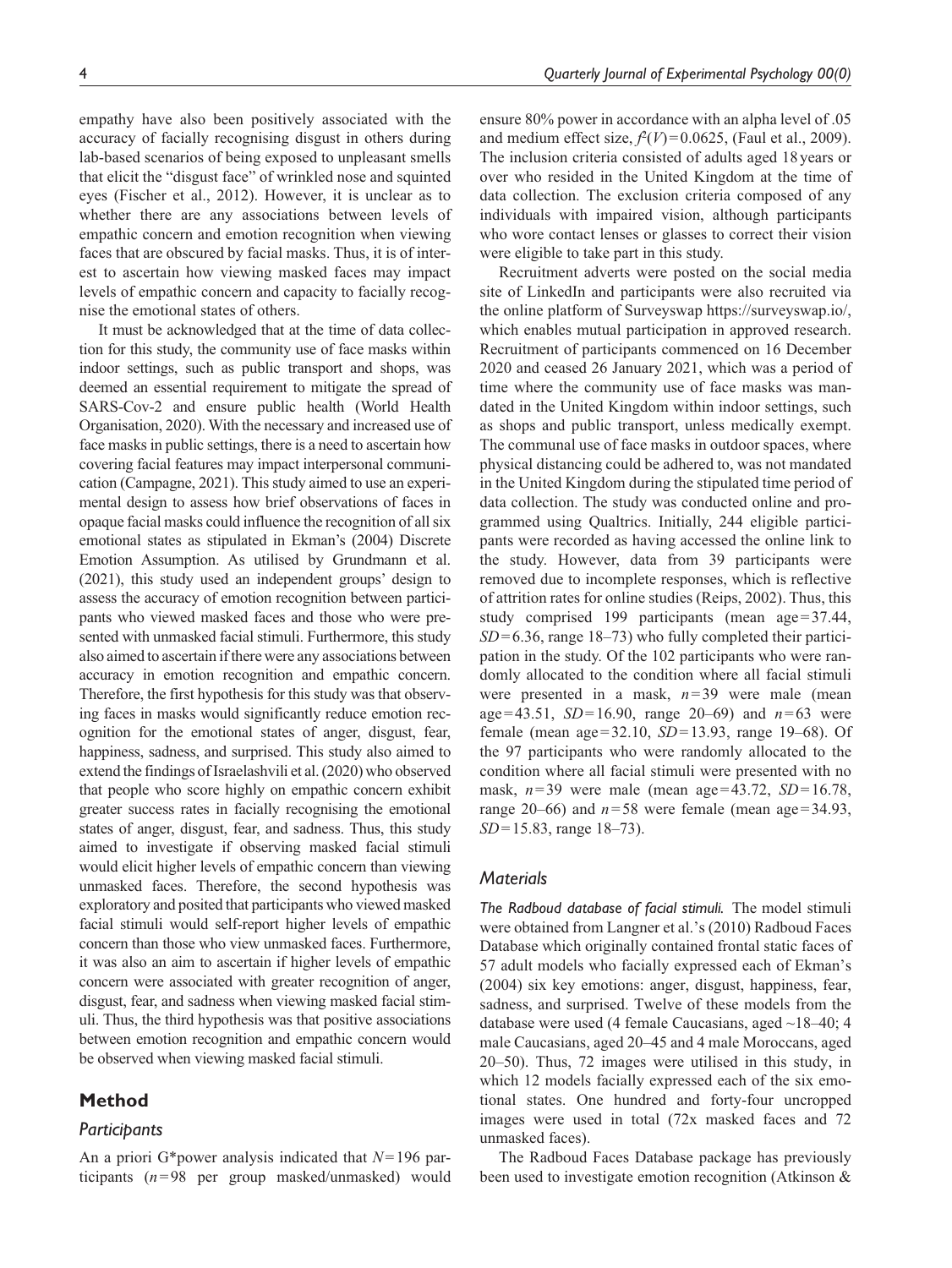

**Figure 1.** Example stimuli (left masked, right unmasked), with both images of a model presenting the emotion of disgust.

Smithson, 2020). Langner et al.'s (2010) study also validated the facial stimuli to ensure that facial expressions of emotion were of average intensity. As part of Langner's validation study of the Radboud Database, participants were asked to rate each face, on a five-point Likert-type scale ranging from weak to strong, regarding the intensity at which each emotion was facially expressed. As emotions tend to be facially expressed with average intensity within typical everyday interactions (Motley & Camden, 1988), this study utilised face stimuli where emotions were deemed to be expressed with average intensity as validated by Langner et al. This study also utilised 12 models to present emotions acceptably within one standard deviation of the intensity judgements from all 57 models, while also having a high emotion agreement, in accordance with Langner's validation of the Radboud Faces Database. See Figure 1 for an example of a model expressing disgust both with and without a mask overlay.

*Surgical mask overlay.* The surgical mask image was obtained from the website named *Free Image* (Surgical Mask Images—Free Vectors, Stock Photos & PSD [freepik.com]), was blue in colour and free to use. The overlay process was conducted via the *Image Online* website (overlay images online [no upload]—Free tool [imageonline.co]). The placement criteria were for the mask ear-loop tops to touch the V between the ear and the head, where the bottom of mask bottom was required to cover the tip of the chin.

*Static screen.* The image named "Silver Glints", sourced from [https://unsplash.com/photos/\\_EzTds6Fo44?utm\\_](https://unsplash.com/photos/_EzTds6Fo44?utm_source=unsplash&utm_medium=referral&utm_content=creditShareLink-) [source=unsplash&utm\\_medium=referral&utm\\_](https://unsplash.com/photos/_EzTds6Fo44?utm_source=unsplash&utm_medium=referral&utm_content=creditShareLink-) [content=creditShareLink-](https://unsplash.com/photos/_EzTds6Fo44?utm_source=unsplash&utm_medium=referral&utm_content=creditShareLink-), was utilised as an afterburn static screen and was free to use with acknowledgement.

*Video tools with stimuli creation process.* The facial stimuli and the afterburn static screen were uploaded onto *individual* MP4 videos. Then, via the website EZGIF ([https://ezgif.](https://ezgif.com/video-to-gif) [com/video-to-gif](https://ezgif.com/video-to-gif)), the videos were then converted to Graphic Interchange Format to allow for a seamless videoto-question-to-video transferral in the Qualtrics survey (integrated with Skip Logic). Thus, each MP4 video, upon uploading to the EZGIF website, was initially scaled to project at an automatic pixel height X 480 pixels wide (or maximum width of phone screen) at 10 frames per second via the FFMPEG method. The converted GIF was then o*ptimised* by a compression level of 35, which minimised the file size to increase the desired Qualtrics performance potential but to still keep a satisfactory amount of image quality.

*Interpersonal Reactivity Index.* Empathic concern was assessed using a seven-item subscale within the Interpersonal Reactivity Index (IRI) (Davis, 1983). This sevenitem subscale requires participants to respond on a four-point Likert-type style ranging from 1=*Does not describe me well* to 4=*Describes me well*, with higher scores indicating greater levels of empathic concern. Example items within the empathic concern subscale are *I am often quite touched by things that I see happen, I often have tender, concerned feelings for people less fortunate than me, and When I see someone being taken advantage of, I feel kind of protective towards them.* The seven-item subscale, within the IRI, has previously been used to measure empathic concern across the lifespan (O'Brien et al., 2013), within community volunteers who engage in postdisaster relief work (Cristea et al., 2014) and in association with human interactions with artificial intelligence (Darling et al., 2015). The Cronbach's alpha for the empathic concern subscale is reported as having good internal consistency,  $\alpha$  = .80.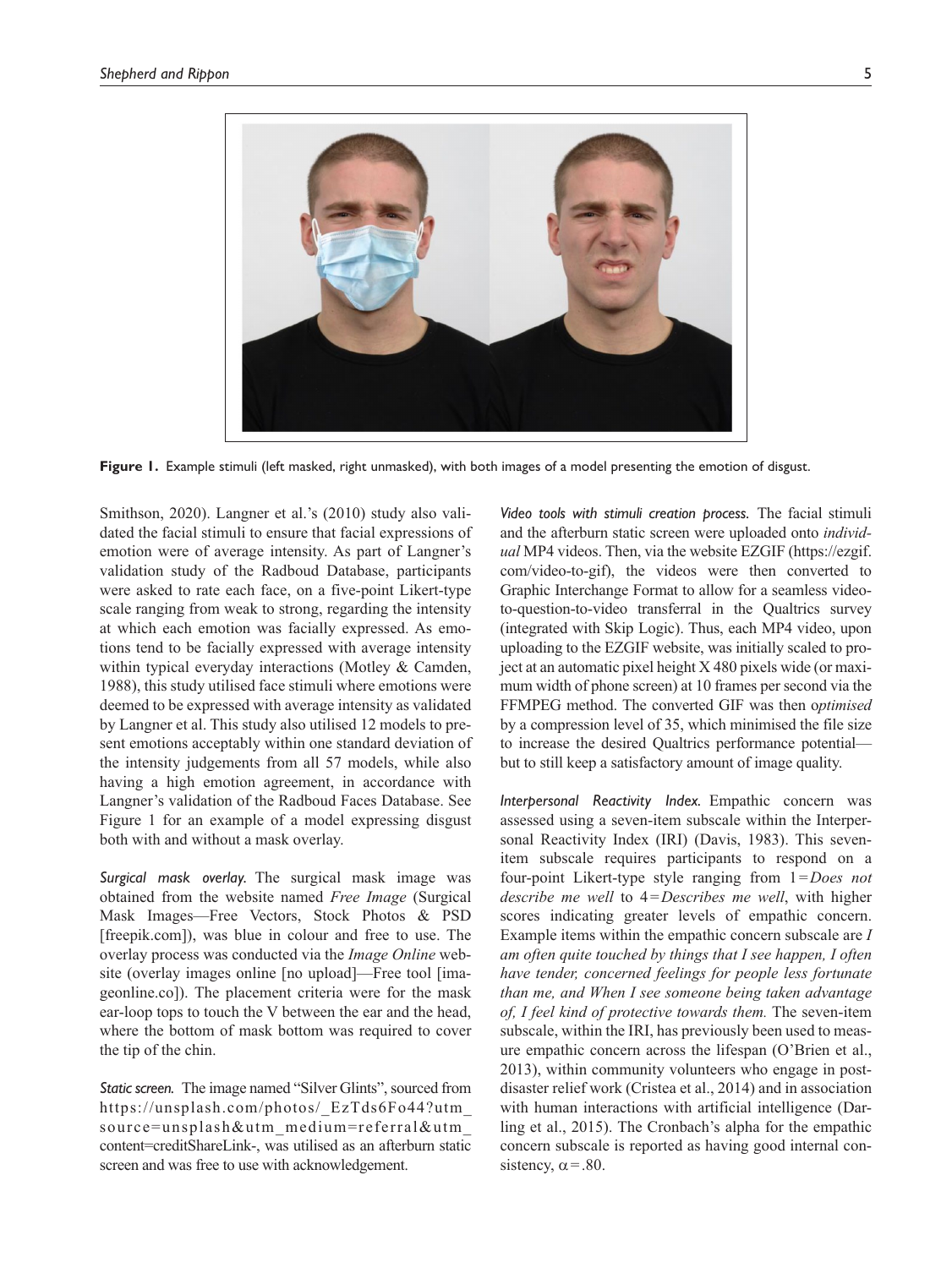*Procedure.* This study obtained ethical approval from the Ethics Committee at the School of Health and Life Sciences, University of Northumbria at Newcastle (Ethics Committee REF: 26628). Participants were provided with the link to the Qualtrics platform and were asked to complete the study within a quiet and secluded room. As a means to document informed consent to take part in this study, participants were asked to click on an icon to confirm that they agreed to participate. Participants then confirmed their age, gender, and eligibility to take part in this study. After random assignments to either the *masked* or *unmasked* condition, participants then initially faced two *practice* stimuli-videos that both aligned with their appointed groups (either *masked*/*masked* or *unmasked/ unmasked*) for the main task. Each video had a visual 3-s countdown before the facial stimuli was presented for 250ms only then followed by a 150ms afterburn static screen. The images of facial stimuli were presented for a period of 250ms, as it has been observed that visual attention to facial expression of emotions can occur within 160– 250ms of being presented with an image of a face (Wronka & Walentowska, 2011). After each 250ms presentation of facial stimuli, participants were automatically directed to answer what type of emotion was being facially expressed. Participants were presented with six possible response options (*Happiness*, *Sadness*, *Anger*, *Disgust*, *Surprised*, *Fear*; in that order). Providing participants with a 7-s response time, when viewing a battery of facial stimuli has previously been used to assess facial emotion recognition in non-clinical populations (Seo et al., 2020). Thus, participants had 7s to provide their response before being directed to the next visual image of a face (or *instantly* once the response had been pressed, see Figure 2).

Upon completion of the practice rounds, participants were then presented with another screen detailing that they would be presented with 36 images of faces, followed by a 1-min rest period, and then recommence with being presented with a further 36 images of faces. Upon pressing go, participants then replicated the same process as the practice round, within their assigned condition, for 36 presentations of facial images. The presentation of each face lasted 250ms. After each presentation of a face, participants were asked to state which of the six emotions was being facially expressed. After the 36th presentation of the facial images, participants were provided with a 1-min rest period. Following the 1-min rest, the page automatically directed participants to the next 36 images of faces. Again, each face was presented for 250ms. After each face had been presented, participants were asked to state which of the six emotional states had been facially expressed by the model. Participants then completed the seven-item subscale, within the IRI, that measured empathic concern. Finally, participants were guided to a debrief page. The average time that it took participants to complete their participation in this study was 15min.

#### **Results**

#### *Emotion recognition*

A two-way mixed ANOVA was conducted to assess if viewing masked faces would elicit reductions in the capacity to facially recognise emotional states. The between groups factor of "facial covering" had two levels in which participants were randomly allocated to viewing facial stimuli that were presented as either 1) masked or 2) unmasked. The repeated measures factor was the "type of facially expressed emotions," which had six levels: 1) *anger, 2) disgust, 3) fear, 4) happiness, 5) sadness*, and *6) surprised.* The dependent variable was the success rate of facial emotion recognition. Emotion recognition scores, for each of the six individual emotional states, could range from 0 to 12. Therefore, total emotion recognition scores ranged from 0 to 72. The dataset for this study can be found at the following link: <https://osf.io/sc65v/>

A significant main effect of "facial covering" indicated that emotion recognition was significantly lower when viewing masked faces (*M*=40.33, *SD*=6.73) in comparison to participants who viewed unmasked facial stimuli (*M*=56.22, *SD*=7.20),  $F(1,197)$ =245.06,  $p < .001$ ,  $np^2$ =.55).

There was also a significant main effect of "type of facially expressed emotion" on facial emotion recognition accuracy,  $F(5,985) = 260.59$ ,  $p < .001$ ,  $np^2 = .57$ . With a Bonferroni corrected alpha ( $\alpha$ =0.008), participants were observed to be most successful in recognising the facial expression of *happiness* (*M*=11.05, *SD*=1.60). There was a greater level of accuracy in facially recognising the emotion of *happiness* than *surprised* (*M*=10.08, *SD*=1.94,  $p < .001$ ). There was then greater success in the facial recognition of *surprised* in comparison to *sadness* (*M*=8.36,  $SD = 2.73$ ,  $p < .001$ ). There was greater successful recognition of *sadness* in comparison to *anger* (*M*=7.39, *SD*=2.37,  $p < .001$ ). However, there was no significant difference between the facial recognition of *anger* and *disgust* (*M*=6.67, *SD*=3.38, *p*=.038). Although there was greater success in the facial identification of *disgust* in comparison to *fear* (*M*=4.73, *SD*=3.32, *p*<.001).

There was also a significant interaction effect between "facial covering" and "type of facially expressed emotion," *F* (5,985)=35.90,  $p < .001$ ,  $\eta p^2 = .15$ . To interpret this interaction, simple main effects analyses were conducted using a Bonferroni corrected  $\alpha$  of 0.008.

There was a simple main effect of "facial covering" in which viewing masked faces significantly reduced recognition of *happiness*, *t*(197)=7.60, *p*<.001; *d*=1.09, *sadness*, *t*(197)=13.80, *p*<.001; *d*=1.96, *fear*, *t*(197)=8.20, *p*<.001; *d*=1.16, *surprised*, *t*(197)=7.83, *p*<.001; *d*=1.11, and *disgust*, *t*(197)=14.18, *p*<.001; *d*=2.01. However, there was no simple main effect of "facial covering" on faces presenting with *anger*, *t*(197)=.447, *p*=.66; *d*=0.06. See Table 1 and Figure 3 for illustrations of the descriptive statistics.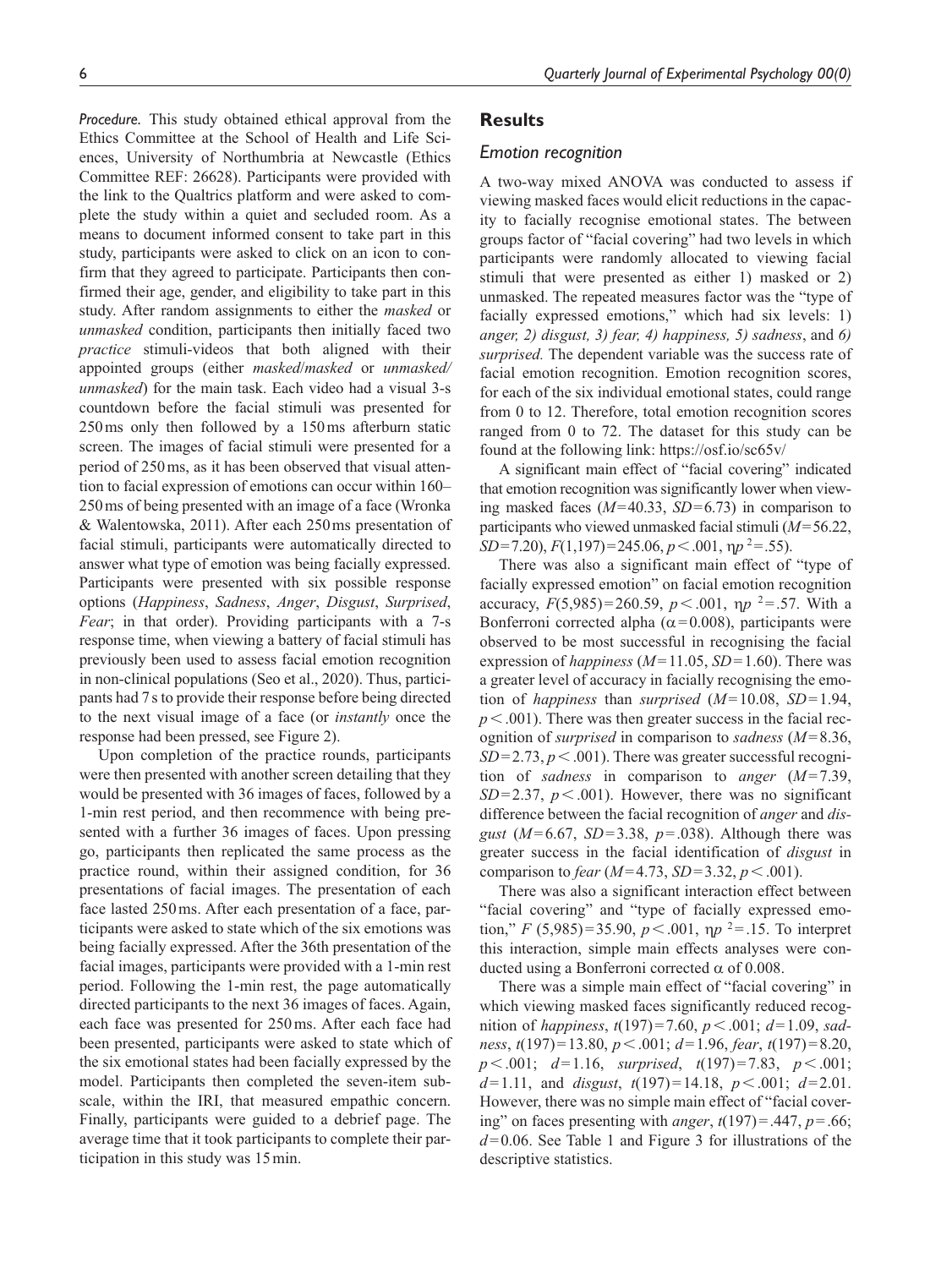

**Figure 2.** After a 3-s countdown to opaque masked/unmasked faces, the respective groups indicated the posed emotion (presented for 250ms) after selecting from six possible emotion options (Happy, Sad, Fear, Anger, Surprise, or Disgust) within 7s.

As Grundmann et al. (2021) and Ruffman et al. (2008) have observed that age can influence facial emotion recognition, an Analysis of Covariance was conducted with age as the covariate. After the Homogeneity of Regression slopes assumption was met via non-significant interactions between the independent groups factor of facial covering and the covariate (age),  $F(1, 195) = .257$ ,  $p = .613$ , it was discovered that viewing masked faces still significantly reduced the overall accuracy in facial emotion recognition, *F* (1, 196)=309.30, *p*<.001. Post-hoc comparisons with

adjusted means found participants viewing unmasked faces had significantly  $(p < .001)$  greater accuracy in facial emotion recognition (*M*=56.38, *SE*=0.66) in comparison to observing masked facial stimuli (*M*=40.18, *SE*=0.64).

To investigate how emotion recognition was more or less impacted by observing masked and unmasked faces, two Freidman tests were performed on the emotion recognition scores across both conditions. The analyses found a significant effect of emotion in the unmasked,  $\chi^2(5.97) = 286.43$ ,  $p < .001$ ,  $W = .591$ , and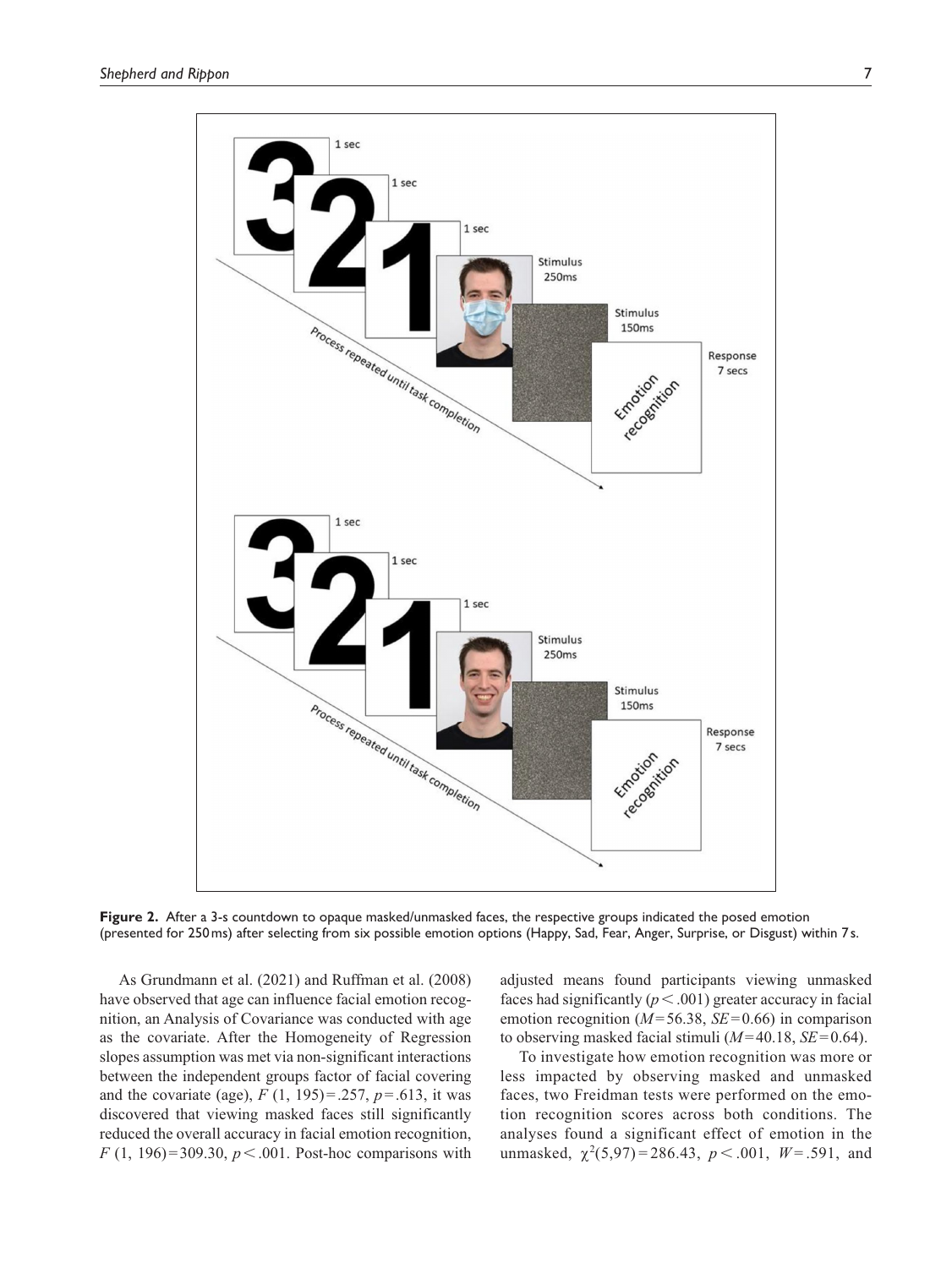**Table 1.** The means (standard deviations) of the total correct emotional interpretations towards disgust, anger, happy, surprise, sad, and fear for the masked and unmasked conditions (*n*=97 unmasked, *n*=102 masked).

|                | Unmasked     | Masked      |  |
|----------------|--------------|-------------|--|
| <b>Disgust</b> | 9.12(2.55)   | 4.33(2.21)  |  |
| Anger          | 7.46(2.54)   | 7.31(2.20)  |  |
| Happiness      | 11.82(0.38)  | 10.30(1.93) |  |
| Surprise       | 11.04(1.31)  | 9.16(2.00)  |  |
| <b>Sadness</b> | 10.32 (1.39) | 6.50(2.37)  |  |
| Fear           | 6.44(3.33)   | 3.10(2.36)  |  |



**Figure 3.** An illustration of the total correct facial emotion recognition scores between the masked and unmasked conditions for the emotional expressions of *anger, fear, sadness, surprised, happiness*, and *disgust* standard error bars (Note \*\*\*= $p < .001$ ).

masked, χ<sup>2</sup> (5,102) = 344.74, *p* < .001, *W* = .676, conditions, indicating there was a difference in the success levels that participants recognised each individual emotion within each condition. Please refer to Table 2 for an illustration of the success rate at which emotional state were recognised within the masked and unmasked conditions.

In the masked condition, happiness was identified with the greatest level of accuracy in comparison to surprised,  $t(202)=4.16, p<.001$ . Surprised was then recognised with greater accuracy than anger,  $t(202)=6.26$ ,  $p < .001$ , followed by sadness,  $t(202)=2.54$ ,  $p=.02$ , then disgust,  $t(202)=6.76$ ,  $p < .001$ . Participants had the least accuracy of identifying the emotion of fear within the masked condition,  $t(202)=3.86$ ,  $p < .001$ .

When viewing unmasked faces, participants again had the greatest accuracy in recognising the emotion of happiness, which was significantly greater than surprised, *t*(192)=5.67, *p*<.001, followed by sadness, *t*(192)=3.73, *p*<.001, then disgust, *t*(192)=4.06, *p*<.001, then anger,  $t(192)=4.54$ ,  $p < .001$ , and with fear being the emotional expression being identified with the least amount of accuracy, *t*(192)=2.40, *p*=.017.

To understand more closely how particular emotional states can be misidentified as another emotion, a confusion matrix was conducted for both the unmasked and masked conditions (see Table 2). This matrix clearly showed participants viewing masked faces had lower corroborations between the expressed emotion and their perceived emotion. Most strikingly, the expressed emotion of fear was incorrectly misidentified as surprised on 62.42% of occasions within the masked condition. The emotion of disgust was misidentified as anger in 39.63% of occasions in the masked condition. The facial expression of anger was also misidentified as disgust on 21.17% of occasions within the masked condition. This would suggest that the facial expressions of fear, anger, and disgust may be most susceptible to inaccuracies in emotion recognition when observing masked faces within a brief period of time.

A comparison of each emotion's (happiness, sadness, anger, disgust, surprise, and fear) observed responses against the corresponding expected values, using chisquare tests, was conducted to analyse the direction of errors in facial emotion recognition. The emotions with observed values that significantly exceeded the average chi-square's expected values for that particular emotion category (correct/error) were as follows. In the unmasked condition, the emotion of fear was frequently mistaken for the emotion of surprised,  $\chi^2$  (1, 97)=1899.89, *p* < .001, and disgust,  $\chi^2$  (1, 97)=124.64, *p* < .001. The emotion of disgust was regularly misinterpreted as anger,  $\chi^2$  (1, 97)=665.25,  $p < .001$ , and the emotion anger was often misidentified as sadness,  $\chi^2$  (1, 97)=402.48, *p* < .001, and disgust,  $\chi^2$  (1, 97)=532.59, *p* < .001.

In the masked condition, the emotion of fear was misinterpreted as surprise twice as often,  $\chi^2$  (1, 102)=5151.52, *p*<.001. The emotion of disgust was misinterpreted more often as anger,  $\chi^2$  (1, 102)=1774.67,  $p < .001$ . Anger was regularly misinterpreted as disgust,  $\chi^2$  (1, 102)=328.02, *p*<.001. Finally, sadness was frequently misinterpreted as disgust,  $\chi^2$  (1, 102)=94.41,  $p < .001$ .

#### *Empathic concern*

A between subjects *t*-test was conducted to ascertain if there were differences in the levels of self-reported empathic concern between participants who viewed facial stimuli in masks compared with the group who viewed unmasked faces. The results indicated that participants who viewed masked faces reported higher levels of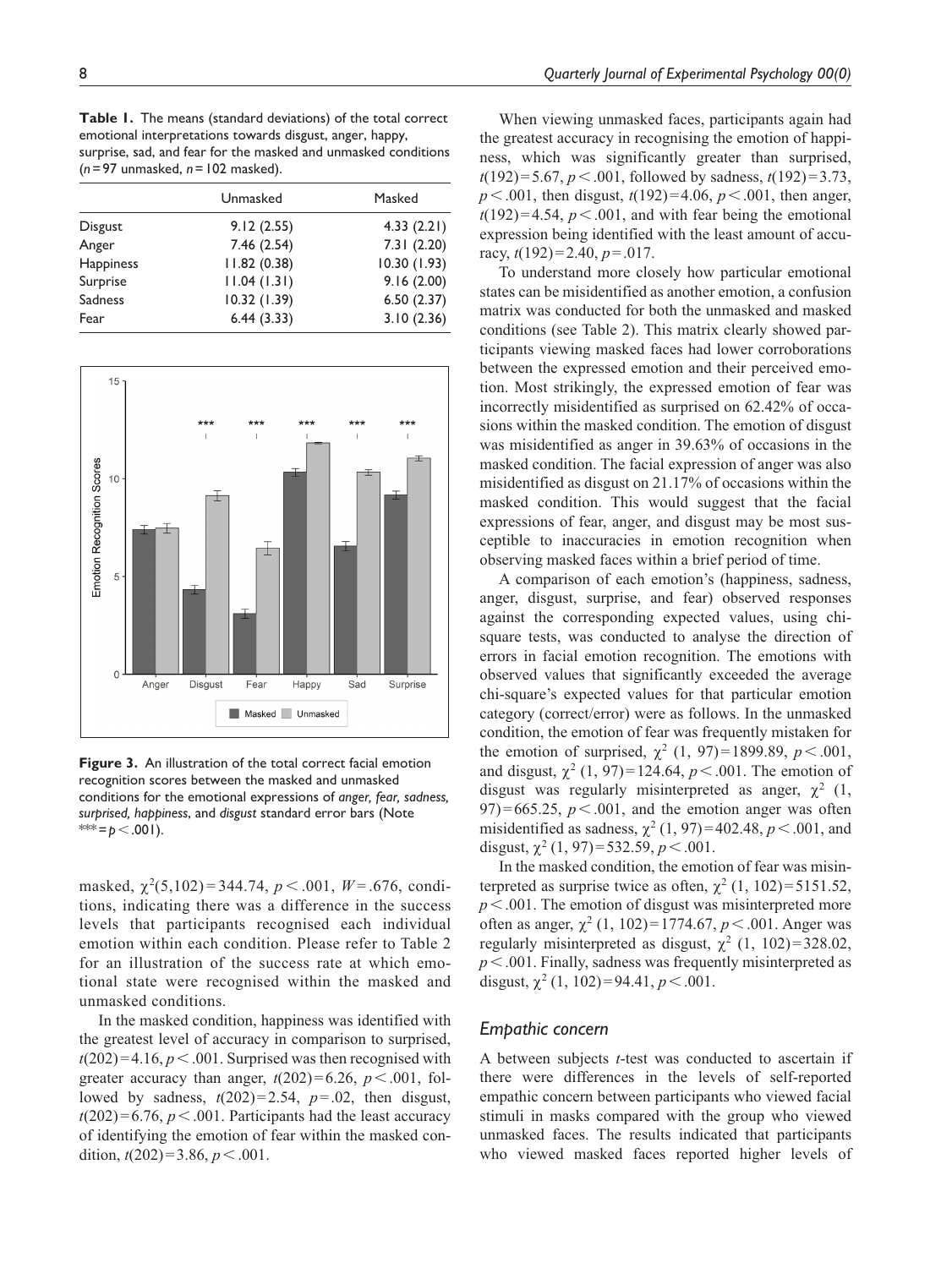| Unmasked faces           |        |          |         |        |        |        |  |  |  |
|--------------------------|--------|----------|---------|--------|--------|--------|--|--|--|
| Expressed emotion        |        |          |         |        |        |        |  |  |  |
| Perceived emotion        | Fear   | Surprise | Disgust | Anger  | Sad    | Нарру  |  |  |  |
| <b>Happiness</b>         | 0.34%  | 0.86%    | 0.60%   | 0.59%  | 0.85%  | 98.45% |  |  |  |
| Sadness                  | 28.60% | 0.42%    | 0.93%   | 15.18% | 86.01% | 0.17%  |  |  |  |
| Anger                    | 10.13% | 0.51%    | 18.47%  | 57.98% | 5.75%  | 0.08%  |  |  |  |
| <b>Disgust</b>           | 2.76%  | 1.29%    | 75.93%  | 16.93% | 5.15%  | 0.34%  |  |  |  |
| Surprise                 | 3.79%  | 91.93%   | 2.24%   | 5.23%  | 0.77%  | 0.51%  |  |  |  |
| Fear                     | 53.69% | 4.29%    | 1.45%   | 2.77%  | 0.60%  | 0.08%  |  |  |  |
| No response              | 0.68%  | 0.69%    | 0.33%   | 1.12%  | 0.87%  | 0.34%  |  |  |  |
| Masked faces             |        |          |         |        |        |        |  |  |  |
| <b>Expressed emotion</b> |        |          |         |        |        |        |  |  |  |
| Perceived emotion        | Fear   | Surprise | Disgust | Anger  | Sad    | Нарру  |  |  |  |
| <b>Happiness</b>         | 1.16%  | 2.21%    | 8.34%   | 1.30%  | 2.71%  | 85.86% |  |  |  |
| Sad                      | 2.61%  | 7.12%    | 9.55%   | 9.07%  | 54.32% | 4.00%  |  |  |  |
| Anger                    | 2.55%  | 1.57%    | 39.63%  | 61.03% | 10.88% | 2.69%  |  |  |  |
| <b>Disgust</b>           | 4.66%  | 4.24%    | 36.13%  | 21.17% | 14.71% | 3.28%  |  |  |  |
| Surprise                 | 62.42% | 76.40%   | 2.71%   | 2.71%  | 4.50%  | 2.63%  |  |  |  |
| Fear                     | 25.82% | 7.44%    | 3.36%   | 4.24%  | 12.08% | 0.90%  |  |  |  |

No response 0.83% 1.08% 0.33% 0.50% 0.83% 0.67%

**Table 2.** Confusion matrices illustrating the expressed emotions of facial stimuli and responses of participants (*n*=97 unmasked, *n*=102 masked).

empathic concern (*M*=23.35, *SD*=3.44) than participants who were required to view unmasked faces (*M*=22.42, *SD*=3.22), *t*(197)=1.97, *p*=.05; *d*=0.28.

Further analysis was conducted to assess if there was any association between levels of empathic concern and accuracy of facial emotion recognition when participants viewed masked facial stimuli. A bivariate correlation revealed that higher levels of empathic concern was significantly associated with greater accuracy in overall emotion recognition when viewing masked faces, *r*=.23,  $p = 0.02$ , although this failed to reach significance in the unmasked condition *r*=.09., *p*=.40. Further bivariate correlations were conducted to assess the relationships between empathic concern and recognition of anger, disgust, fear, happiness, sadness, and surprised when viewing masked faces. A positive association was observed between levels of empathic concern and success rate of recognising the emotional state of disgust when viewing masked faces,  $r = 0.20$ ,  $p = 0.04$ . However, when viewing masked faces, there were no significant associations between empathic concern and facial recognition of anger  $(r=.12, p=.22)$ , fear (*r*=.03, *p*=.78) happiness (*r*=.16, *p*=.12), sadness (*r*=.14, *p*=.16) and surprised (*r*=.07, *p*=.49).

#### **Discussion**

This study investigated how viewing masked faces for a brief period of time could impact emotion recognition and

empathic concern. First, it was hypothesised that brief exposure to masked faces would significantly reduce facial emotion recognition. The results indicated that viewing faces, covered by opaque masks, significantly reduced the ability to facially recognise the emotional states of happiness, sadness, disgust, fear, and surprised. However, there was no significant difference in emotion recognition accuracy between viewing masked and unmasked faces that expressed anger. This finding extends the results observed by Carbon (2020) and Grundmann et al. (2021) who also found that viewing masked faces can significantly reduce emotion recognition when observing facial stimuli for an unlimited or 2-s exposure period, respectively. The observation that significant reductions in emotion recognition can occur when viewing masked faces for a brief period of 250ms has some important implications when considering how facial micro-expressions can inform and help facilitate cohesive social interactions.

As public health initiatives have encouraged the increased global use of facial coverings to reduce the transmission of SARS-CoV-2 (World Health Organisation, 2020), this has led to an increased use of face masks in community settings. With the results observed in this study, it could be argued that any non-verbal interactions in community settings, that comprise of brief exposure to masked faces, could inhibit the expression and recognition of emotional states. It has been noted that humans can facially recognise the emotional states of others within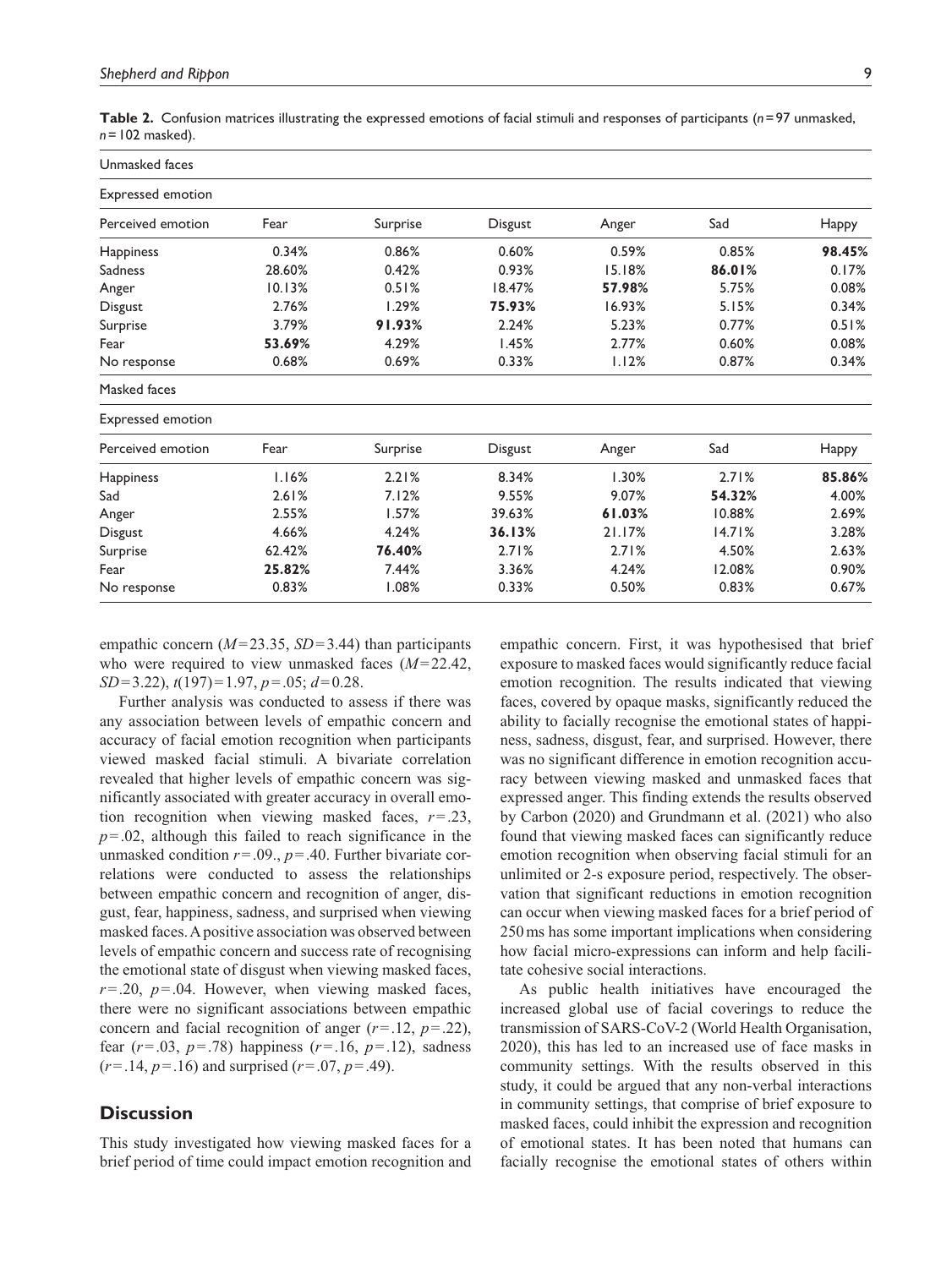120–170ms (Kawasaki et al., 2001) and that facial expressions can be an important method to communicate emotional states in a non-verbal manner (Phutela, 2015). It has also been recognised that the detection of facial microexpressions of emotions, which last as briefly as within 250ms, can be important in facilitating frontline health care staff to facially recognise the emotional states of their patients (Ekman & Yamey, 2004). However, this study would suggest that face masks can block areas of the face that are essential for the non-verbal communication of emotional states during brief interactions. When masks inhibit effective communication, this can potentially lead to stressful and incoherent social interactions within community settings (Campagne, 2021). It is, therefore, necessary for future research to investigate if there is a relationship between emotion recognition and state aspects of psychological wellbeing during brief social interactions in which facial coverings are worn. It is also essential to further investigate how the communal use of face masks can impact interactions in settings, such as health care, where the facial recognition of emotional states can be integral in ensuring the welfare of others who may be experiencing negative emotions, such as sadness.

This study also assessed how viewing masked faces could impact the facial recognition of specific emotional states. First, it was observed that the highest success rate in emotion recognition, across both the masked and unmasked conditions, was for the emotional state of happiness. Participants successfully recognised the emotional state of happiness on 98.5% of occasions in the unmasked condition and 85.8% of occasions in the masked condition. This would suggest that the eye region of the face can still convey happiness to facilitate a high success of emotion recognition when viewing masked facial stimuli. It should also be noted that the success rates of facially recognising happiness tends to be higher than the recognition of other emotions, even when the face is inverted (Kirita & Endo, 1995), blurred (Endo et al., 1995) or in the periphery (Calvo et al., 2014).

This study also observed that the greatest decline in emotion recognition occurred when viewing masked faces that were expressing the emotional state of disgust; with a 76% success rate of recognising disgust when viewing unmasked faces decreasing to a 36.1 % success rate when viewing masked faces expressing disgust. It has been posited that facial recognition of disgust typically relies on observing the lower portion of the face (Blais et al., 2012; Wegrzyn et al., 2017). Thus, the communication and recognition of disgust could be impaired significantly by opaque facial coverings that block the nose and mouth areas of the face.

This study revealed that when participants viewed masked faces, the facial expression of fear was misidentified as surprised on 62.42% of occasions. It was previously observed by Carbon (2020) that emotion recognition for fearful faces was not significantly impaired when viewing masked facial stimuli. However, it must be noted that the battery of facial stimuli used by Carbon (2020) did not comprise models who facially expressed the emotional state of surprised. This study used the Radboud Faces Database, which includes facial stimuli that express both fear and surprised. Thus, utilising a database of faces that included the facial expression of surprised could explain why fear was identified with the least accuracy when viewing masked faces. Fearful and surprised face expressions involve similar facial movements that comprise widening the eyes and opening of the mouth (Duan et al., 2010; Schroeder et al., 2004). The findings of this study would suggest that occlusion of the mouth area and observing facial stimuli in which eyes appear to have widened, could lead to misidentifying fear as the emotional state of surprised when viewing masked faces. However, fear and surprised have different emotional meanings. Fear has been defined as an emotional reaction to a perceived threat of physical or psychological harm (Adolphs, 2013). While surprised has been defined as the emotional reaction to an unexpected event that could be evaluated either positively with joy or negatively (Derbaix & Vanhamme, 2003). The results of this study would suggest that when viewing masked faces, people may be susceptible in assigning the emotional state of surprised to people who are experiencing fear and a perceived threat. This has important implications as the ability to facially recognise fear in others can prompt observers to engage in prosocial or helpful behaviours (Marsh & Ambady, 2007). The notion that facial expressions of emotions can influence behavioural responses is also illustrated in Van Kleef's (2009) Emotion as Social Information Model (EASI). The EASI model illustrates how people may respond to or react in accordance with the emotions that they identify in others through the non-verbal recognition of facially expressed emotions. Thus, the inability to recognise the emotional state of fear, when observing masked faces during brief interactions, may prevent people from responding and assisting others accordingly. However, it must be acknowledged that fear was also facially recognised with the least level of accuracy in the unmasked condition in this study. Previous studies that have used the Radboud Faces Database have reported that the facial expression of fear can be confused with surprised by school aged children (Verpaalen et al., 2019) and adults (Langner et al., 2010), which converges with this study. Thus, it could be that the facial expressions of fear and surprised within the Radboud Faces Database can be perceived as being similar, which may explain why fear was facially recognised with the least level of accuracy in both the masked and unmasked conditions in this study.

This study also observed that viewing masked faces could significantly reduce recognition of the facial expressions of happiness, sadness, surprised, and disgust.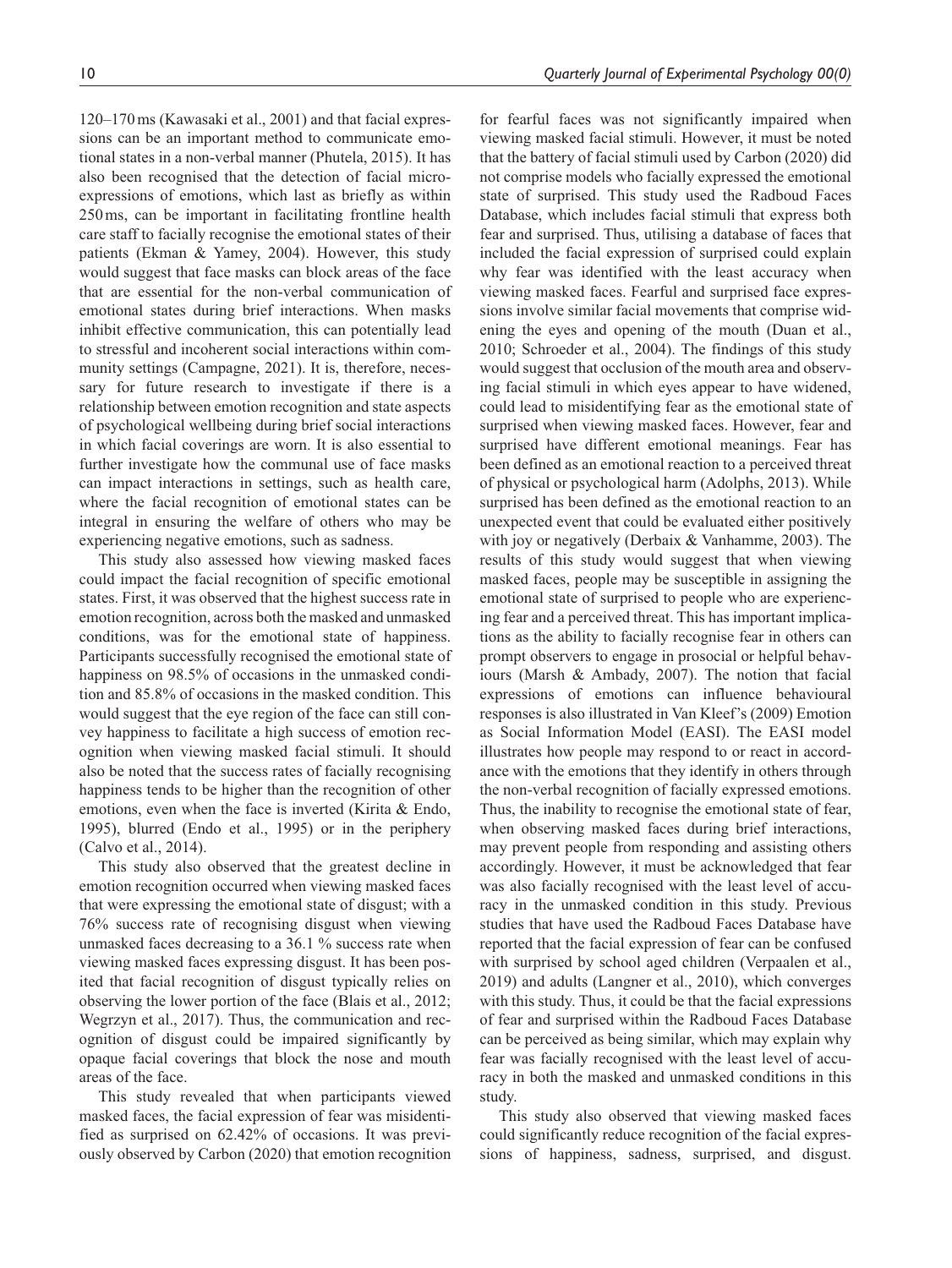However, interestingly, there was no significant difference in the facial recognition of anger between viewing masked and unmasked faces. This could be explained by an evolutionary perspective that facial recognition of anger is particularly important in ensuring survival and evading perceived threats from others (van Honk & Schutter, 2007). It has been argued that humans are able to detect facial emotional displays of threat, such as anger, much more efficiently than non-threatening emotions such as happiness (Eastwood et al., 2001). It has been posited that the downwards pointing of eyebrows associated with the expression of anger could be the facial cue that elicits efficient detection of angry facial expressions and potential threat (LoBue & Larson, 2010). In this study, it could be that participants were able to detect facial expressions of anger with the same level of accuracy, regardless of viewing masked or unmasked faces, as the facial masks did not occlude the eye or brow area.

It was also hypothesised that higher levels of empathic concern would be associated with greater emotion recognitions. A positive association was observed between empathic concern and overall accuracy in emotion recognition when viewing masked faces. Furthermore, higher levels of empathic concern were associated with the facial emotion recognition of disgust when viewing masked faces. This finding extends the previously observed associations between self-reported empathy and accuracy of facially recognising disgust when observing unmasked faces (Fischer et al., 2012). Disgust has been defined as the emotional response to facilitate the withdrawal from threats that may cause bodily contamination and harm (Haidt et al., 1997). From an evolutionary perspective, the emotion of disgust has evolved as a means to protect humans from consuming or being exposed to harmful pathogens and toxic substances (Rozin et al., 2008). It has been observed that being presented with stimuli that causes concerns of being contaminated, such as observing someone sneezing on food, can elicit the "disgust face" that comprises a wrinkled nose, squinted eyes and gaping mouth (Stevenson et al., 2010). It has previously been acknowledged that people with higher levels of empathic concern may be more sensitive in recognising when other people are experiencing distress (Stocks et al., 2009) and negative emotional states, such as disgust (Israelashvili et al., 2020). It could be that even when viewing masked faces for a brief period of time, people with higher levels of empathic concern may have the sensitivity required to recognise the emotional state of disgust and when others perceive a risk of contamination. It is also necessary to consider the EASI model (Van Kleef, 2009) and how facial cues can encourage behavioural responses of observers. It has been recognised that experiencing disgust can elicit withdrawal related behaviours towards sources that may present as risks of being contaminated (Rozin, 2015). Thus, it would be of interest to further investigate if

empathic concern is a characteristic that may help to facially recognise disgust when observing masked faces and if this process also elicits withdrawal related behaviours. Therefore, it is recommended that further research is conducted to further investigate how trait and state levels of empathic concern may affect the capacity to facially recognise potential distress or disgust as experienced by others during interactions that involve the application of face masks.

This study also observed that participants, who were assigned to the condition of viewing masked facial stimuli, self-reported higher levels of empathic concern than those who viewed unmasked faces. The effect of face masks on perceived empathy has received some notable attention. For example, it has been argued that health care professionals who wear face masks can be perceived as less empathic than those who do not wear facial coverings (Wong et al., 2013). However, the findings of this study would suggest that the process of viewing masked faces may elicit greater empathic concern within the observer. This converges with Asri et al. (2021) and (Wollslager, 2021) who observed that ~80% of their participants viewed that wearing face masks is a demonstration of showing concern for the health of others. This is an interesting finding given that the communal use of face masks was mandated in the United Kingdom, as a public health strategy to mitigate the spread of SARS-CoV-2, at the time of data collection. It has been argued that the process of providing details on how the use of face masks can help protect people with immune disease, and who are at high risk of the symptoms associated with SARS-CoV-2, can potentially elicit state empathy and adherence to public health strategies to prevent the spread of COVID-19 (Pfattheicher et al., 2020). In this study, it is unclear as to whether the process of viewing masked facial stimuli alone was the main cause of eliciting greater empathic concern than when viewing unmasked faces, given the public health campaign that coincided with the data collection. It could be that the process of attempting to facially recognise emotions, when faces are obscured by masks, could also elicit greater empathic concern. It is therefore necessary to conduct further research to ascertain how the interaction between viewing masked/ unmasked faces and capacity for facial emotion recognition can impact empathic concern within the observer.

There are some limitations that need to be considered when interpreting the results of this study. First, the static facial stimuli used in this study may not fully represent real-life fluid interactions that occur within community settings (Trautmann et al., 2009). More specifically, previous studies (Carbon, 2020; Grundmann et al., 2021) have used a more sophisticated mask-overlay methodology, with dark shading included to ensure contour realism and stricter ear-loop placements (overlapping the ears) superseded the current mask-overlay placements,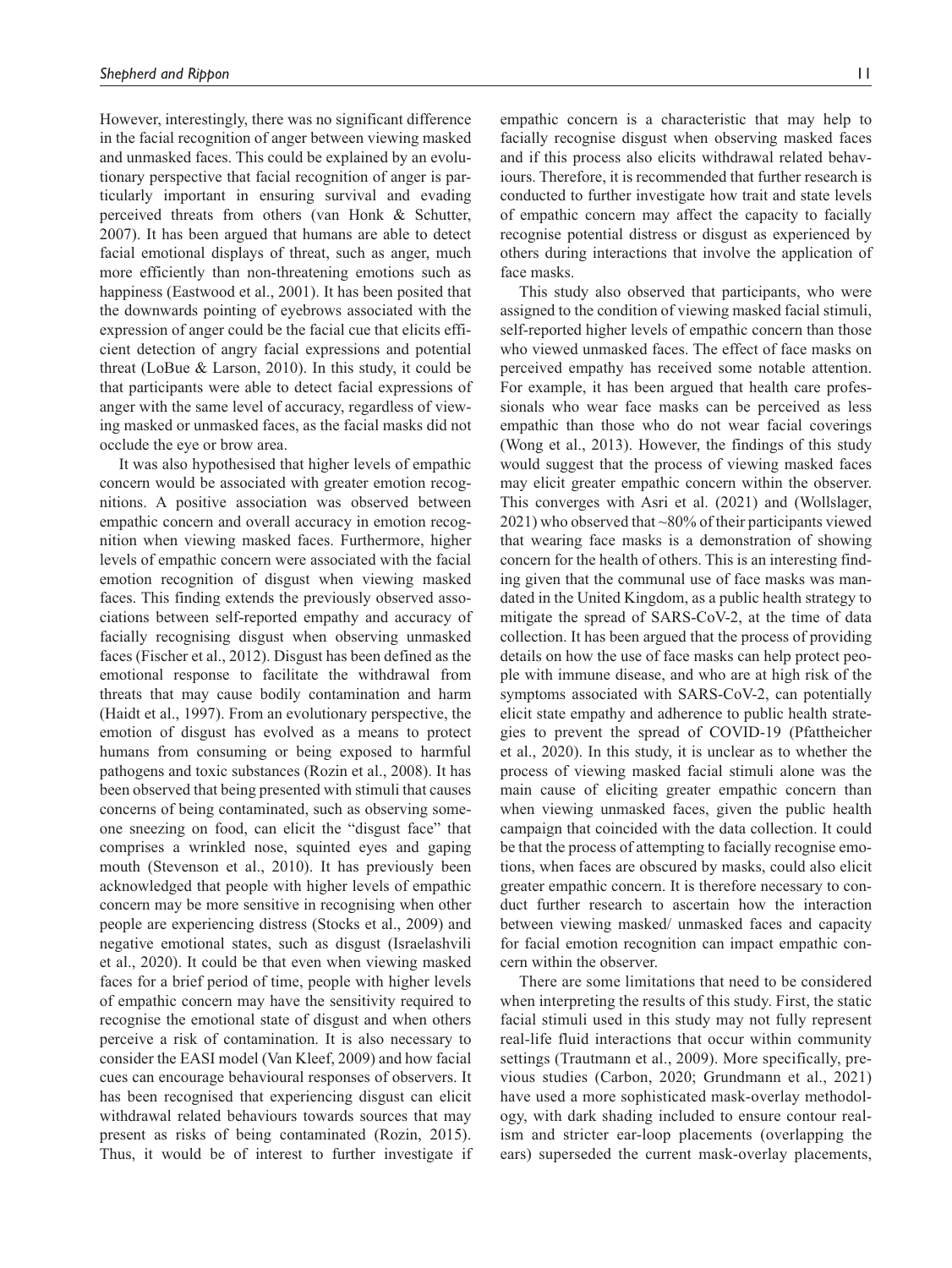which instead failed to cover the whole chin, and had mask ear-loops persisting in-front of the ears. Therefore, future research could incorporate real-life face-to-face interactions to help address the present limitations and to advance the understanding of how face masks can influence emotion recognition. This would help to increase ecological validity and better replicate every-day interactions that people have in communal settings. Furthermore, future studies may also consider utilising eye tracking technologies when assessing how face masks impact emotion recognition. Although visual attention can be involuntarily drawn to facial expressions of emotion (Wronka & Walentowska, 2011), this study did not collect data relating to the eye gaze of participants during presentation of facial stimulus. Thus, eye tracking technologies that monitor eye gaze may help to ascertain the areas of masked faces people visually attend to when attempting to recognise emotions.

It must also be acknowledged that this study did not include neutral facial expressions within the battery of face stimuli that were presented to participants. It has previously been observed that the facial expressions of anger, disgust, happiness, and sadness can be misinterpreted as neutral expressions when viewing masked faces (Carbon, 2020). It has also been observed that observing neutral facial expressions can elicit similar activation of the neural substrates as when viewing faces that are expressing specific emotional states even though the neutral face conveys no explicit emotional message (Carvajal et al., 2013). In accordance with the EASI model (Van Kleef, 2009), it is important to consider how confusing neutral facial expressions with specific emotional states could elicit inappropriate behavioural responses. For example, situations whereby an observer misinterprets anger to someone who has a neutral expression when wearing a mask could elicit an inappropriate behavioural response of either evasion or encouraging an aggressive act from an observer. Given that the misidentification of neutral facial expressions may lead to incongruent social interactions, there is a necessity for subsequent studies to include neutral facial expressions within the battery of stimuli when investigating the impact of face masks on emotion recognition.

It is also important to consider that the utility of an independent groups' design was used to investigate how masks may influence the accuracy of facial emotion recognition. Although this type of design has previously been included in studies that have investigated this area of research (Grundmann et al., 2021), it must be acknowledged that individual differences within the participants may have influenced the results of this study. For example, this study did not consider how the ethnicity of participants may have influenced the ability to facially recognise emotions when observing masked and unmasked faces. This is an important consideration given that ethnicity has been observed to influence facial emotion recognition (Elfenbein & Ambady, 2002). Therefore, subsequent studies that use independent groups' design could match participants on variables that have previously been shown to influence accuracy in facial emotion recognition, such as ethnicity (Elfenbein & Ambady, 2002), age (Montagne et al., 2007), and gender (Abbruzzese et al., 2019). Furthermore, repeated measures designs could also be used to negate the influence of individual differences within participants when assessing the influence of masks on facial emotion recognition.

In summary, this study aimed to investigate how brief exposure to masked faces could influence facial emotion recognition. It was also an aim to ascertain if emotion recognition of masked faces would be associated with levels of empathic concern. It was observed that brief observation of masked faces elicited significant reductions in facially recognising the emotional states of disgust, fear, happiness, sadness, and surprised. However, there were no differences between the brief observation of masked and unmasked faces in the success rate of recognising anger. Furthermore, empathic concern was observed to be positively associated with overall emotion recognition and success rate in recognising the emotional state of disgust. It is acknowledged that the use of facial coverings in community settings is integral to public health strategies that aim to reduce transmission of the SARS-CoV-2 virus. Thus, there has been an increase in the number of brief interactions whereby people observe others wearing face masks within essential community settings, such as food stores. The results of this study would suggest that people may have difficulties in facially expressing or recognising emotional states during brief interactions with others. To further facilitate the community use of face masks, it is necessary to ascertain how disruption to emotion recognition may impact state aspects of psychological wellbeing during brief interactions in communal settings. Further research and strategies that support effective non-verbal communication of emotional states, alongside the community use of face masks, could be integral in reinforcing public health strategies that advocate the use of facial coverings to mitigate the transmission of airborne viruses.

#### **Declaration of conflicting interests**

The author(s) declared no potential conflicts of interest with respect to the research, authorship, and/or publication of this article.

#### **Funding**

The author(s) received no financial support for the research, authorship, and/or publication of this article.

#### **ORCID iD**

Daniel Rippon **b** <https://orcid.org/0000-0002-7170-5644>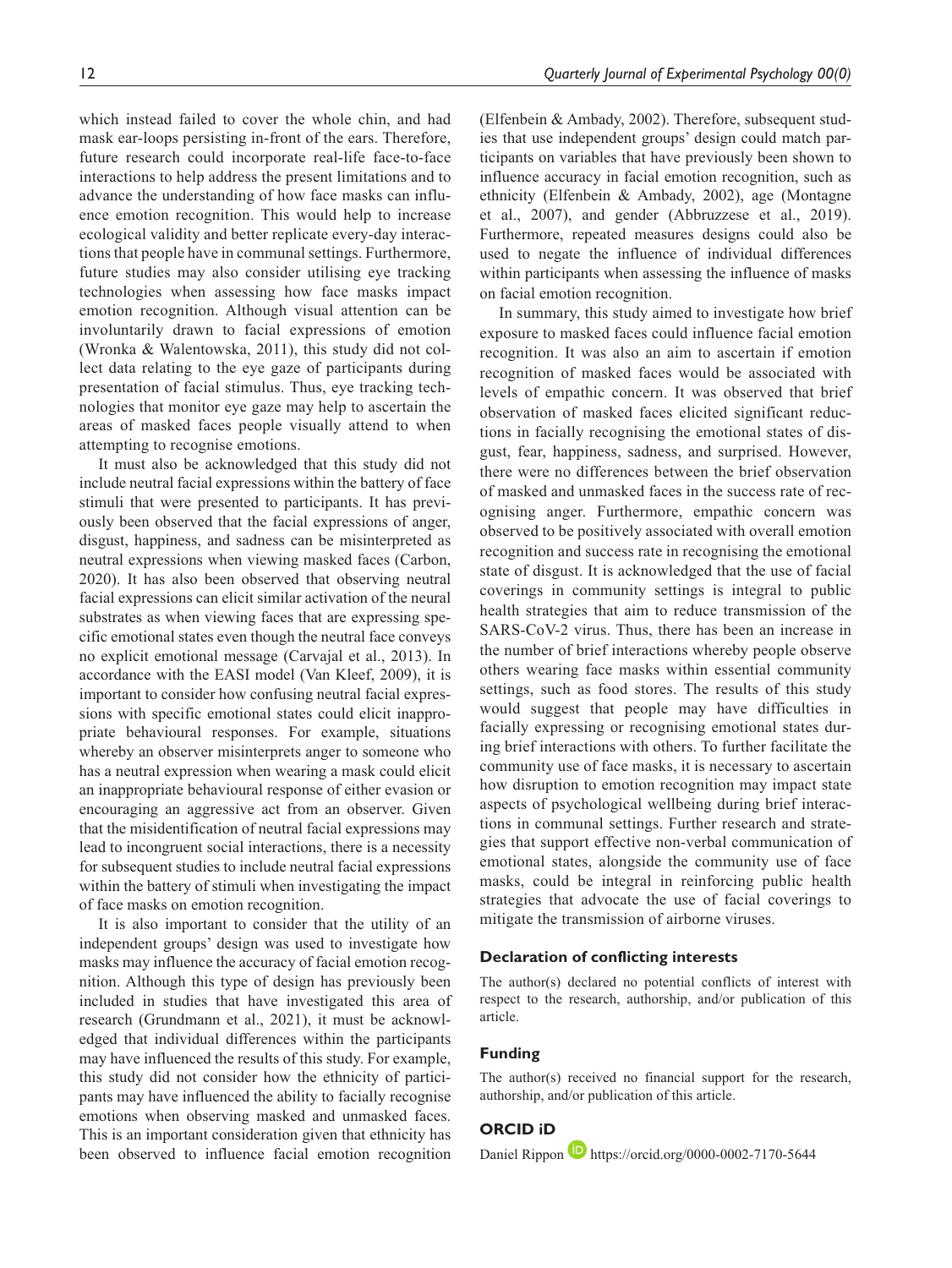#### **Data accessibility statement**



The data from this experiment are publicly available at the Open Science Framework website: <https://osf.io/sc65v/>

#### **References**

- Abbruzzese, L., Magnani, N., Robertson, I. H., & Mancuso, M. (2019). Age and gender differences in emotion recognition. *Frontiers in Psychology*, *10*, 2371.
- Adolphs, R. (2013). The biology of fear. *Current Biology*, *23*(2), R79–R93.
- Allison, A. L., Ambrose-Dempster, E., Bawn, M., Casas Arredondo, M., Chau, C., Chandler, K., Dobrijevic, D., Domenech Aparisi, T., Hailes, H. C., & Lettieri, P. (2021). The impact and effectiveness of the general public wearing masks to reduce the spread of pandemics in the UK: A multidisciplinary comparison of single-use masks versus reusable face masks. *UCL Open Environment*, *3*, V2.
- Asri, A., Asri, V., Renerte, B., Föllmi-Heusi, F., Leuppi, J. D., Muser, J., Nüesch, R., Schuler, D., & Fischbacher, U. (2021). Wearing a mask—For yourself or for others? Behavioral correlates of mask wearing among COVID-19 frontline workers. *PLOS ONE*, *16*(7), e0253621.
- Atkinson, A., & Smithson, H. (2020). The impact on emotion classification performance and gaze behavior of foveal versus extrafoveal processing of facial features. *Journal of Experimental Psychology. Human Perception and Performance*, *46*(3), 292–312.
- Atkinson, A. P. (2007). Face processing and empathy. In T. Farrow & P. Woodruff (Eds.), *Empathy in mental illness* (pp. 360–385). Cambridge University Press.
- Baron-Cohen, S., Wheelwright, S., Hill, J., Raste, Y., & Plumb, I. (2001). The "Reading the Mind in the Eyes" Test revised version: a study with normal adults, and adults with Asperger syndrome or high-functioning autism. *The Journal of Child Psychology and Psychiatry and Allied Disciplines, 42*(2), 241–251.
- Beaudry, O., Roy-Charland, A., Perron, M., Cormier, I., & Tapp, R. (2014). Featural processing in recognition of emotional facial expressions. *Cognition & Emotion*, *28*(3), 416–432.
- Blais, C., Roy, C., Fiset, D., Arguin, M., & Gosselin, F. (2012). The eyes are not the window to basic emotions. *Neuropsychologia*, *50*(12), 2830–2838.
- Bombari, D., Schmid, P. C., Schmid Mast, M., Birri, S., Mast, F. W., & Lobmaier, J. S. (2013). Emotion recognition: The role of featural and configural face information. *Quarterly Journal of Experimental Psychology*, *66*(12), 2426–2442.
- Bonini, L., & Ferrari, P. F. (2011). Evolution of mirror systems: A simple mechanism for complex cognitive functions. *Annals of the New York Academy of Sciences*, *1225*(1), 166–175.
- Calder, A., Young, A., Keane, J., & Dean, M. (2000). Configural information in facial expression perception. *Journal of Experimental Psychology. Human Perception and Performance*, *26*(2), 527–551.
- Calvo, M. G., Fernández-Martín, A., & Nummenmaa, L. (2014). Facial expression recognition in peripheral versus central vision: Role of the eyes and the mouth. *Psychological Research*, *78*(2), 180–195.
- Campagne, D. M. (2021). The problem with communication stress from face masks. *Journal of Affective Disorders Reports*, *3*, 100069.
- Carbon, C.-C. (2020). Wearing face masks strongly confuses counterparts in reading emotions. *Frontiers in Psychology*, *11*, 2526.
- Carragher, D. J., & Hancock, P. J. (2020). Surgical face masks impair human face matching performance for familiar and unfamiliar faces. *Cognitive Research: Principles and Implications*, *5*(1), 1–15.
- Carvajal, F., Rubio, S., Serrano, J. M., Ríos-Lago, M., Alvarez-Linera, J., Pacheco, L., & Martín, P. (2013). Is a neutral expression also a neutral stimulus? A study with functional magnetic resonance. *Experimental Brain Research*, *228*(4), 467–479.
- Cheng, K. K., Lam, T. H., & Leung, C. C. (2020). Wearing face masks in the community during the COVID-19 pandemic: Altruism and solidarity. *The Lancet*. Advance online publication. [https://doi.org/10.1016/S0140-6736\(20\)30918-1](https://doi.org/10.1016/S0140-6736(20)30918-1)
- Cristea, I. A., Legge, E., Prosperi, M., Guazzelli, M., David, D., & Gentili, C. (2014). Moderating effects of empathic concern and personal distress on the emotional reactions of disaster volunteers. *Disasters*, *38*(4), 740–752.
- Darling, K., Nandy, P., & Breazeal, C. (2015, August 31–September 4). *Empathic concern and the effect of stories in human-robot interaction*. 2015 24th IEEE International Symposium on Robot and Human Interactive Communication (RO-MAN), Kobe, Japan.
- Davis, M. H. (1983). Measuring individual differences in empathy: Evidence for a multidimensional approach. *Journal of Personality and Social Psychology*, *44*(1), 113.
- Derbaix, C., & Vanhamme, J. (2003). Inducing word-of-mouth by eliciting surprise–a pilot investigation. *Journal of Economic Psychology*, *24*(1), 99–116.
- Dimberg, U., & Petterson, M. (2000). Facial reactions to happy and angry facial expressions: Evidence for right hemisphere dominance. *Psychophysiology*, *37*(5), 693–696.
- Drummond, J. J. (2017). Anger and indignation. In D. J. Drummond & S. Rinofner-Kreidl (Eds.), *Emotional experiences: Ethical and social significance* (pp. 15–30). Rowman & Littlefield.
- Duan, X., Dai, Q., Gong, Q., & Chen, H. (2010). Neural mechanism of unconscious perception of surprised facial expression. *NeuroImage*, *52*(1), 401–407.
- Eastwood, J. D., Smilek, D., & Merikle, P. M. (2001). Differential attentional guidance by unattended faces expressing positive and negative emotion. *Attention, Perception, & Psychophysics*, *6*(63), 1004–1013.
- Eisenbarth, H., & Alpers, G. W. (2011). Happy mouth and sad eyes: Scanning emotional facial expressions. *Emotion*, *11*(4), 860–865.
- Ekman, P. (1992). An argument for basic emotions. *Cognition & Emotion*, *6*(3–4), 169–200.
- Ekman, P. (1997). Should we call it expression or communication? *Innovation: The European Journal of Social Science Research*, *10*(4), 333–344.
- Ekman, P. (2004). Emotions revealed. *British Medical Journal*, *328*(Suppl. 5): 75–76.
- Ekman, P., & Friesen, W. V. (1971). Constants across cultures in the face and emotion. *Journal of Personality and Social Psychology*, *17*(2), 124–129.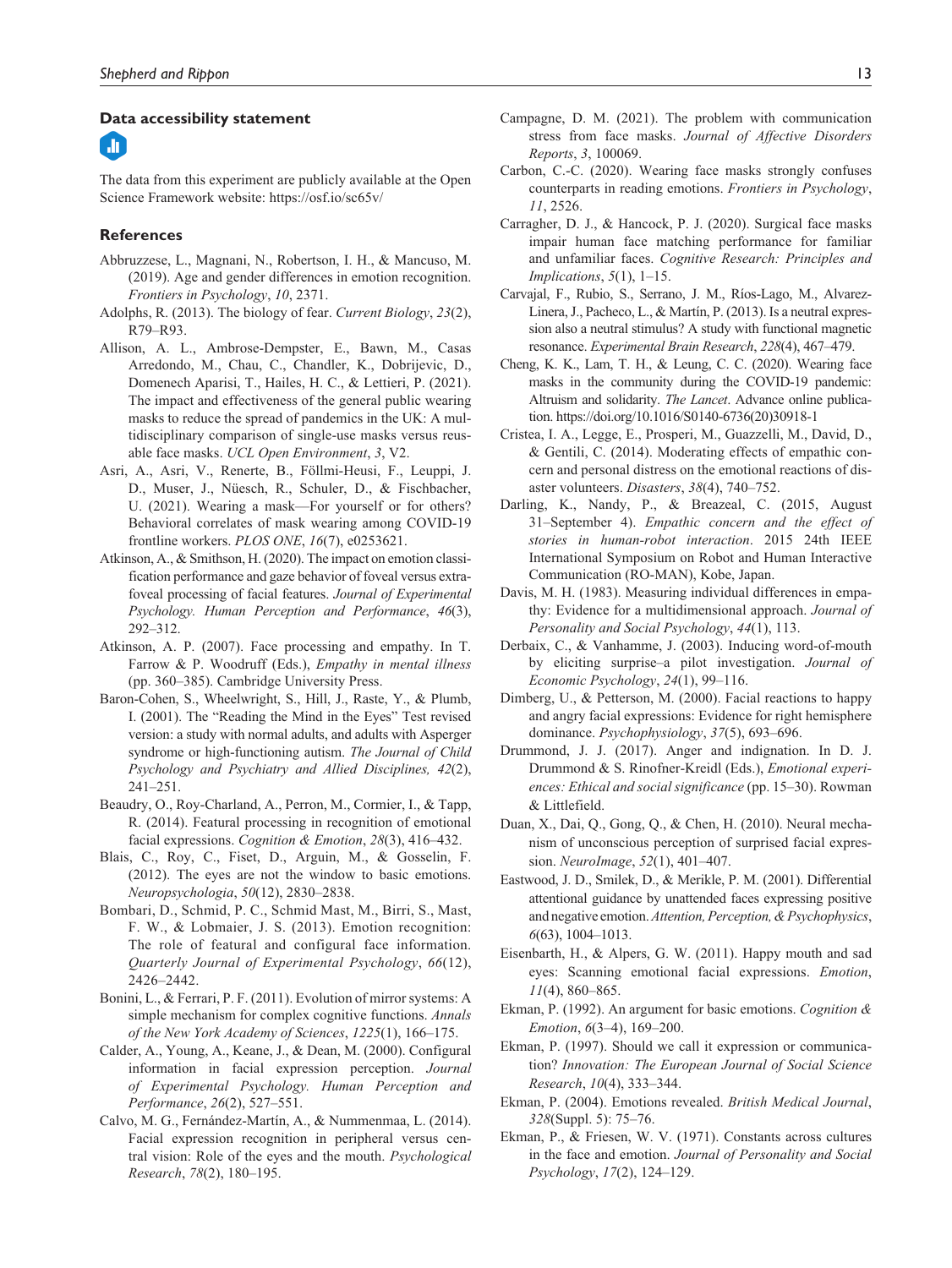- Ekman, P., & Friesen, W. V. (1978). *Manual for the facial action coding system*. Consulting Psychologists Press.
- Ekman, P., & Yamey, G. (2004). Emotions revealed: Recognising facial expressions: In the first of two articles on how recognising faces and feelings can help you communicate, Paul Ekman discusses how recognising emotions can benefit you in your professional life. *Student BMJ*, *12*, 140–142.
- Elfenbein, H. A., & Ambady, N. (2002). On the universality and cultural specificity of emotion recognition: A meta-analysis. *Psychological Bulletin*, *128*(2), 203–235.
- Endo, M., Kirita, T., & Abe, T. (1995). The effects of image blurring on the recognition of facial expressions. *Tohoku Psychologica Folia*, *54*, 68–82.
- Farah, M. J., Wilson, K. D., Drain, M., & Tanaka, J. N. (1938). What is" special" about face perception? *Psychological Review*, *105*(3), 482–498.
- Faul, F., Erdfelder, E., Buchner, A., & Lang, A.-G. (2009). Statistical power analyses using G\* Power 3.1: Tests for correlation and regression analyses. *Behavior Research Methods*, *41*(4), 1149–1160.
- Fischer, A., Becker, D., & Veenstra, L. (2012). Emotional mimicry in social context: The case of disgust and pride. *Frontiers in Psychology*, *3*, 475.
- Fox, E., Russo, R., & Dutton, K. (2002). Attentional bias for threat: Evidence for delayed disengagement from emotional faces. *Cognition & Emotion*, *16*(3), 355–379.
- Garber, L., & Vinetz, J. M. (2021). Transmission-blocking preventive measures for infectious diseases: Altruism, solidarity, and the common good. *The American Journal of Tropical Medicine and Hygiene*, *104*(5), 1609.
- Grobova, J., Colovic, M., Marjanovic, M., Njegus, A., Demire, H., & Anbarjafari, G. (2017, May 30–June 3). *Automatic hidden sadness detection using micro-expressions*. 2017 12th IEEE International Conference on Automatic Face & Gesture Recognition (FG 2017), Washington, DC, United States.
- Grundmann, F., Epstude, K., & Scheibe, S. (2021). Face masks reduce emotion-recognition accuracy and perceived closeness. *PLOS ONE*, *16*(4), e0249792.
- Guo, K. (2012). Holistic gaze strategy to categorize facial expression of varying intensities. *PLOS ONE*, *7*(8), e42585.
- Haidt, J., Rozin, P., McCauley, C., & Imada, S. (1997). Body, psyche, and culture: The relationship between disgust and morality. *Psychology and Developing Societies*, *9*(1), 107– 131.
- Heckmann, M., Teichmann, B., Schröder, U., Sprengelmeyer, R., & Ceballos-Baumann, A. O. (2003). Pharmacologic denervation of frown muscles enhances baseline expression of happiness and decreases baseline expression of anger, sadness, and fear. *Journal of the American Academy of Dermatology*, *49*(2), 213–216.
- Israelashvili, J., Sauter, D., & Fischer, A. (2020). Two facets of affective empathy: Concern and distress have opposite relationships to emotion recognition. *Cognition & Emotion*, *34*(6), 1112–1122.
- Kawasaki, H., Adolphs, R., Kaufman, O., Damasio, H., Damasio, A. R., Granner, M., Bakken, H., Hori, T., & Howard, M. A. (2001). Single-neuron responses to emotional visual stimuli recorded in human ventral prefrontal cortex. *Nature Neuroscience*, *4*(1), 15–16.
- Kirita, T., & Endo, M. (1995). Happy face advantage in recognizing facial expressions. *Acta Psychologica*, *89*(2), 149–163.
- Kret, M. E., & De Gelder, B. (2012). A review on sex differences in processing emotional signals. *Neuropsychologia*, *50*(7), 1211–1221.
- Langner, O., Dotsch, R., Bijlstra, G., Wigboldus, D. H., Hawk, S. T., & Van Knippenberg, A. (2010). Presentation and validation of the Radboud Faces Database. *Cognition & Emotion*, *24*(8), 1377–1388.
- Lieberman, M. D. (2007). Social cognitive neuroscience: A review of core processes. *Annual Review of Psychology*, *58*, 259–289.
- LoBue, V., & Larson, C. L. (2010). What makes an angry face look so. . . angry? Examining visual attention to the shape of threat in children and adults. *Visual Cognition*, *18*(8), 1165–1178.
- Lyu, W., & Wehby, G. L. (2020). Community use of face masks and COVID-19: Evidence from a natural experiment of state mandates in the US: Study examines impact on COVID-19 growth rates associated with state government mandates requiring face mask use in public. *Health Affairs*, *39*(8), 1419–1425.
- Marsh, A. A., & Ambady, N. (2007). The influence of the fear facial expression on prosocial responding. *Cognition & Emotion*, *21*(2), 225–247.
- Marsh, A. A., Ambady, N., & Kleck, R. E. (2005). The effects of fear and anger facial expressions on approach-and avoidance-related behaviors. *Emotion*, *5*(1), 119–124.
- Martin, R. A., Berry, G. E., Dobranski, T., Horne, M., & Dodgson, P. G. (1996). Emotion perception threshold: Individual differences in emotional sensitivity. *Journal of Research in Personality*, *30*(2), 290–305.
- Maurer, D., Le Grand, R., & Mondloch, C. J. (2002). The many faces of configural processing. *Trends in Cognitive Sciences*, *6*(6), 255–260.
- McRae, K., Misra, S., Prasad, A. K., Pereira, S. C., & Gross, J. J. (2012). Bottom-up and top-down emotion generation: Implications for emotion regulation. *Social Cognitive and Affective Neuroscience*, *7*(3), 253–262.
- Montagne, B., Kessels, R. P., De Haan, E. H., & Perrett, D. I. (2007). The emotion recognition task: A paradigm to measure the perception of facial emotional expressions at different intensities. *Perceptual and Motor Skills*, *104*(2), 589–598.
- Motley, M. T., & Camden, C. T. (1988). Facial expression of emotion: A comparison of posed expressions versus spontaneous expressions in an interpersonal communication setting. *Western Journal of Communication (Includes Communication Reports)*, *52*(1), 1–22.
- O'Brien, E., Konrath, S. H., Grühn, D., & Hagen, A. L. (2013). Empathic concern and perspective taking: Linear and quadratic effects of age across the adult life span. *Journals of Gerontology Series B: Psychological Sciences and Social Sciences*, *68*(2), 168–175.
- Pfattheicher, S., Nockur, L., Böhm, R., Sassenrath, C., & Petersen, M. (2020). The emotional path to action: Empathy promotes physical distancing and wearing of face masks during the COVID-19 pandemic. *Psychological Science*, *31*, 1363–1373.
- Phutela, D. (2015). The importance of non-verbal communication. *IUP Journal of Soft Skills*, *9*(4), 43.